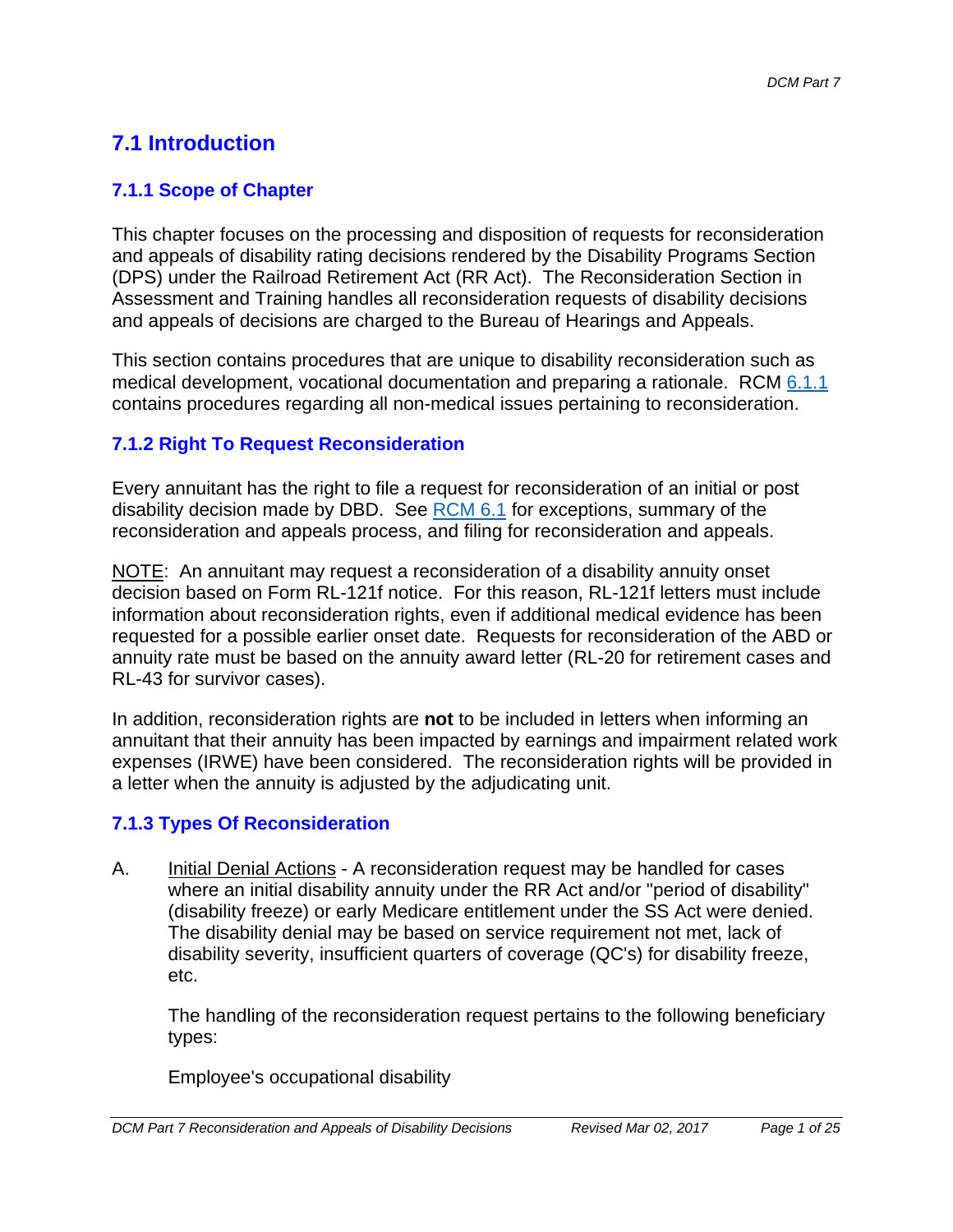Employee's total and permanent disability (including DF)

Widow's disability

Child's disability

- B. Partially Favorable Decisions This type of reconsideration request involves disability decisions for each beneficiary where a partially favorable allowance was made. For example, we did not allow the earliest onset date, as claimed by the annuitant since the medical evidence of record did not permit it. Also, another situation is where the occupational disability annuity was allowed but the "period of disability" (disability freeze for early Medicare entitlement) was denied. The medical evidence of record did not support a finding of total and permanent disability.
- C. Cessation of Disability Determinations Regarding this reconsideration request, a CDR was conducted and it resulted in a termination of either disability benefits under the RR Act and/or disability freeze for early Medicare entitlement under the SS Act. The termination was made due to an annuitant's medical recovery, subsequent work for covered railroad carrier, substantial gainful activities (SGA), continued work activity after a trial work period (TWP) or failure to cooperate.

Also, a reconsideration request may be received after we have reopened to deny because a post review uncovered that an erroneous initial determination had been made for him/her.

# **7.1.4 Third Party Inquiry Relating To Adverse Decisions**

If an inquiry is received from someone clearly representing the claimant, which refers to our adverse notice (denial letter) and indicates that the notice was incorrect, this may indicate an attempt by the claimant to ask for a reconsideration.

In such cases, the field office should be advised to contact the claimant to find out if a reconsideration request was intended. If so, the third party letter will preserve his/her appeal as long as the third party letter was received within the 60 day reconsideration/appeal period.

## **7.1.5 Reconsideration Handling By Reconsideration Examiners**

A reconsideration examiner, not involved in the initial determination or post termination decision, performs the case review after Form RL-211a is released to the individual acknowledging the receipt of request for reconsideration.

If it is not already in file, request the field office to secure any medical evidence including evidence from the individual's treating physician(s). This request should also include records from hospitalizations or clinic treatments and/or non-medical evidence (vocational/work records) from him/her and/or employer(s).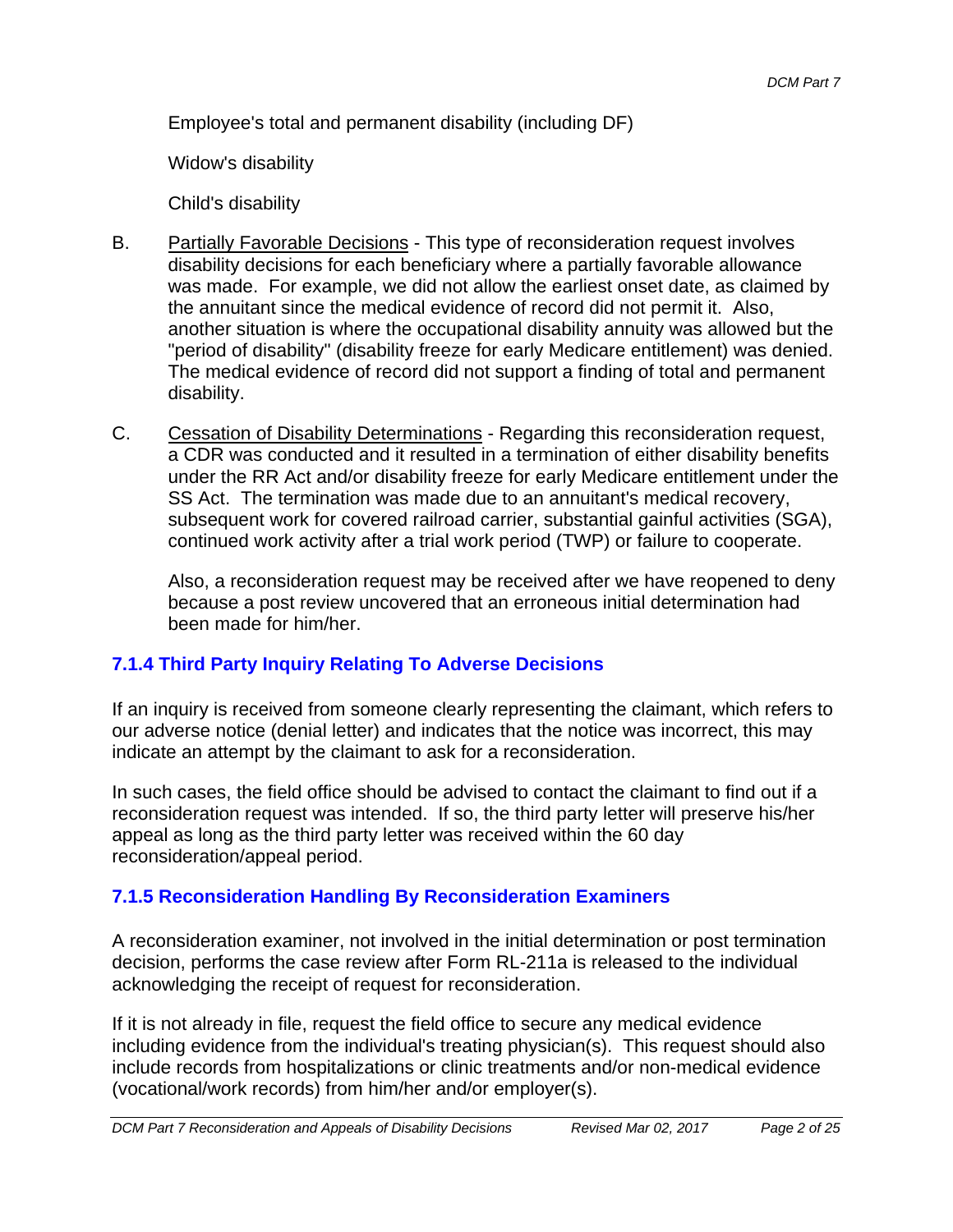It may be necessary to request that the individual undergo a consultative examination (CE) or refer the case to QTC when the medical evidence presented for use at the reconsideration level is in conflict with medical evidence of record.

Based on all the evidence, render a reconsideration decision.

If you determine that the initial denial, partially favorable or cessation decision should be reversed, prepare the appropriate screen(s) on OLDDS and/or paper forms. (G-325, G-325.1, SSA-831-U3, or G-325a).

Also, prepare a letter advising the individual about the wholly/partially favorable allowance or continuance of disability decision.

After the reconsideration decision has been authorized the case should be handled as follows:

 Forward to the Director of the Retirement Benefits Division or the Director of the Survivor Benefits Division. The route slip should indicate the type of action needed by the payment examiner, such as awarding the initial disability annuity, recertifying the disability annuity payment based on an earlier onset date, enrolling for Medicare coverage, etc.

When the reconsideration decision still affirms the initial decision, prepare and release a letter affirming our earlier decision. Unless there is some other action needed after reconsideration action has been taken, forward the folder to BHA.

## **7.1.6 Reconsideration Request Filed Before The Initial Determination Is Made On An Initial Disability Claim**

Under RRB's regulations, a claimant does not have a right to request a reconsideration in advance of an initial determination. For purposes of an appeal, an initial determination is made when the notice of such determination is dated for release.

In instances where a request for reconsideration is filed before the initial determination is made, Disability Initial Section (DIS) will dismiss the reconsideration request on the basis that an initial determination had not been made. Conversely, in those instances when the reconsideration request is filed before receipt of the notification (the denial notification is prepared but not released, or it is in transit), the reconsideration request should be processed as a valid request.

In some situations, the field office will have to telephone DIS to ascertain the status of a claim before taking an action. Any new and material medical evidence submitted at this time should be forwarded to DIS for association and consideration with the pending unadjudicated claim.

An example of the language which may be used in dismissing such a request is as follows, but may have to be modified to fit the particular case involved: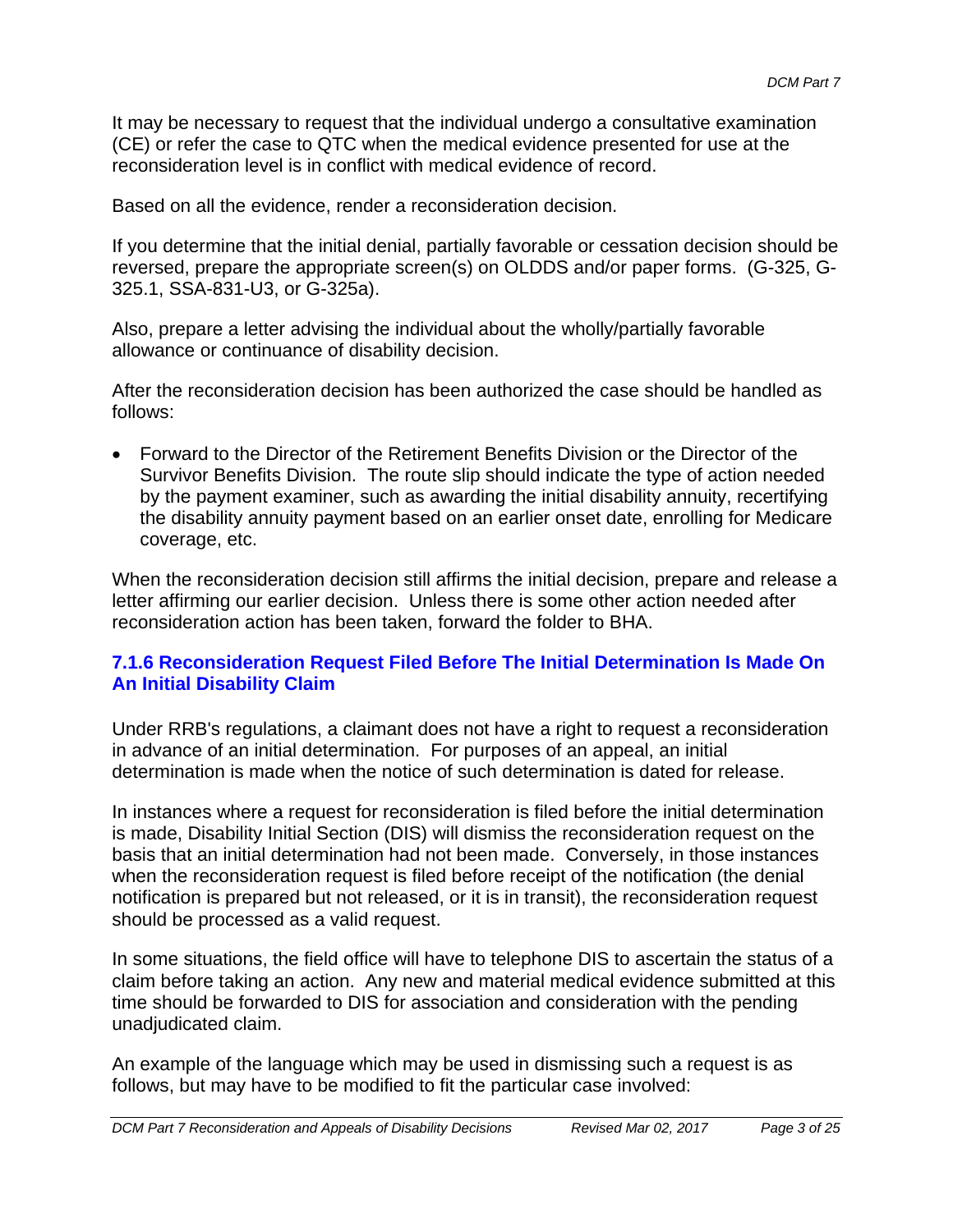"We have dismissed your request for reconsideration dated

because an initial disability determination has not been made in your case. The RRB regulations provide the right to reconsideration of a disability determination only after an initial determination has been made. You will be advised of this right in the initial disability determination notice.

If you have any questions about your claim, you should get in touch with any RRB field office. Most questions can be handled by telephone or mail. If you visit the field office, please bring this notice with you.

## **7.1.7 New Disability Applications Filed While A Reconsideration Or Appeal Is Pending**

RRB's regulations (20 CFR Section 217.9) states that the effective period of an application ends on the date of the notice of an initial decision denying the claim. Also, Section 217.9 states that if a timely appeal is made, the effective period of the application ends on the date of the notice of the decision of the hearings officer, on the date of the notice of the final decision of the Board or when the court review of the denial has been completed. After the effective period of an application ends, the person must file a new application for any annuity.

Due to varying circumstances, the time period involved in the handling of cases from the initial decision through the entire appeal process can become quite lengthy. For that reason, some claimants file a new application while they are still appealing the decision from the original application.

Section 5(b) of the RR Act provides that an application for any payment under the Act "shall be made and filed in such manner and form as the Board may prescribe." This statute thus expressly grants to the Board the discretion to determine the manner in which applications may be filed.

Based on the above, DBD can receive new applications filed while a reconsideration or appeal before the Board is pending, but should take no development action until the appeal process is completed. No additional development is necessary in those cases where the appeal is ultimately decided in the claimant's favor. Where the appeal is not decided in the claimant's favor, payments are prohibited on the application for the period covered by the initial application only (claimant's potential eligibility for receiving a benefit for up to twelve months prior to the filing date).

This approach conforms with procedures of SSA. See POMS GND1 12045.027 for specifics.

When a claimant files a new application while a reconsideration of an initial determination is pending, process the case as follows:

A. New Application Filed While Initial Denial Being Reconsidered - If the claimant files a new application while the Reconsideration Section is reconsidering an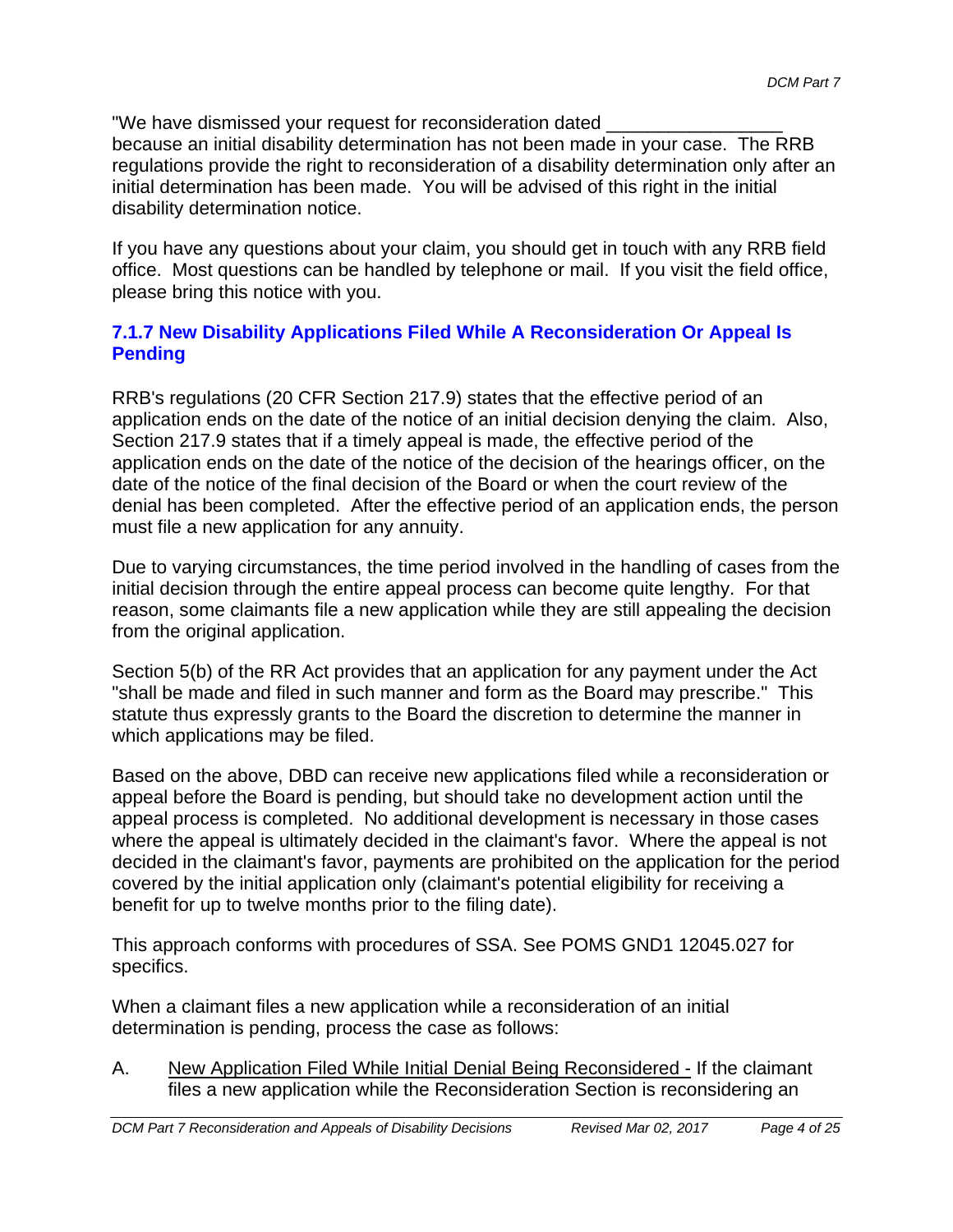initial denial, and the new application represents the same issue as the previous claim, combine the application with the reconsideration request. Advise claimant that since his original application is still in an appeal process, it is active so no action will be taken on the second application filed.

- B. New Application Filed While Cessation Being Reconsidered When a Reconsideration examiner is preparing a reconsideration determination affirming a substantial gainful activity (SGA) cessation, and a new application is filed, the new application should be combined with the reconsideration request.
- C. Dual Disability Claim Filed While An Initial Denial Or Cessation Is Being Reconsidered

When a claimant files a related claim (dual entitlement exists) while a reconsideration request is pending on another disability claim under the same entitlement, the new claim should be referred to DPS. DPS should complete the disability rating for the new application and then review the claim that had been denied. If this new rating shows that the previously denied rating should be reopened then DPS should take all necessary actions. For example:

An employee was denied a total and permanent disability and files a reconsideration. In the interim the employee files for a disabled widower benefit. When the medical evidence is received for the widower claim, evidence that was unavailable when the denied rating was made, is submitted. This new evidence shows the claimant to be disabled for both a widower and total and permanent annuity. DPS should reopen the denied claim, make the appropriate disability determination, and inform the Reconsideration Section that the decision has been overturned.

However, if the decision on the new application does not affect the denied rating, DPS should complete their action and return the claim to the Reconsideration Section.

Prepare a personalized notice for each claim to include the claimant's right to request a hearing if dissatisfied with the reconsideration decision.

#### D. Application Filed After Appeal Process Completed

If an application is filed after the appeal process has been completed, the medical determination cannot consider a period covered by the earlier application. To do so would in effect be reopening the original final decision.

NOTE: The appeals process ends 60 days after notification to the applicant of a decision even if no request for reconsideration was filed.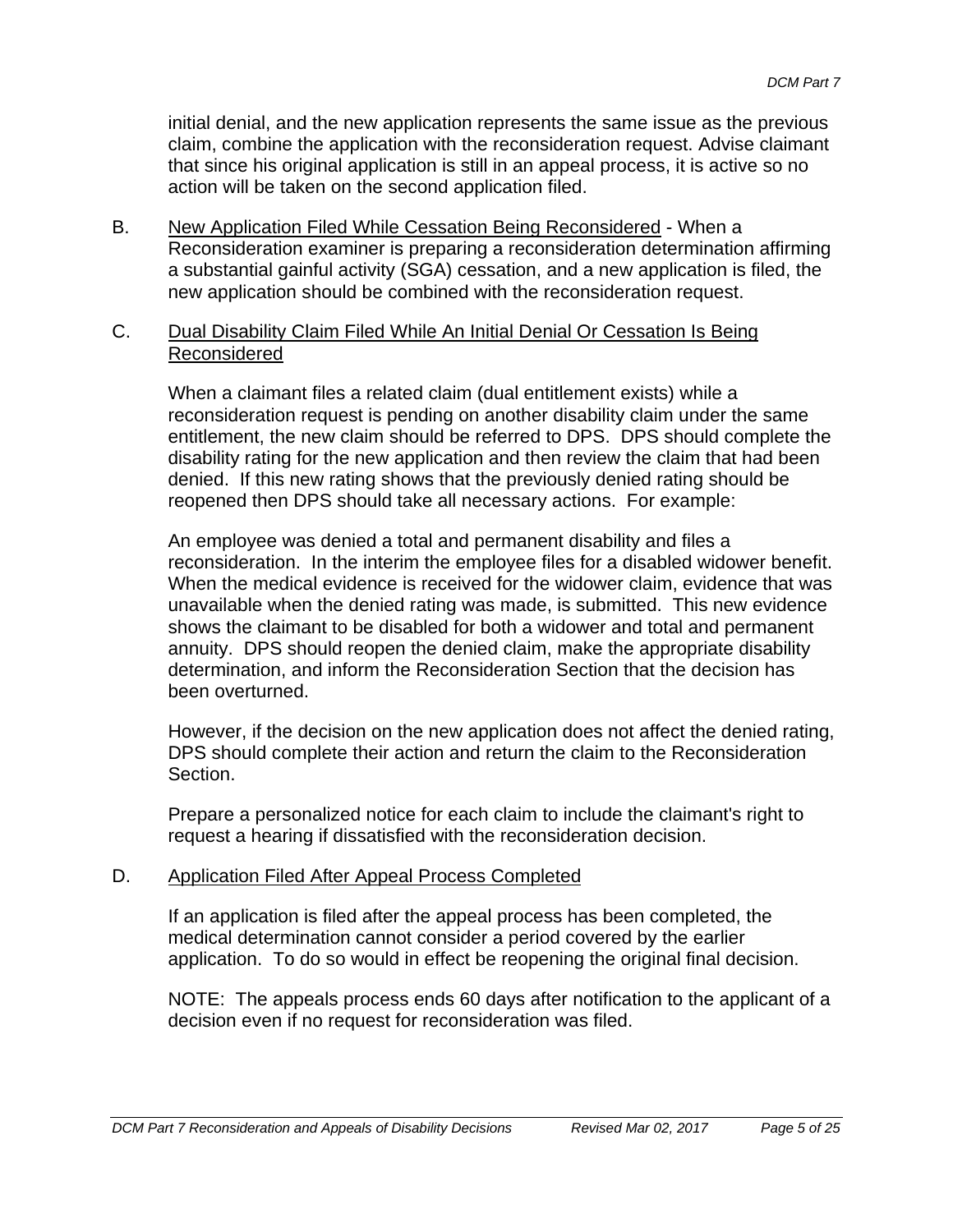# **7.2 Jurisdictional Handling Of Reconsideration / Appeals**

# **7.2.1 General**

There had been some questions raised about the manner in which a request for reconsideration should be processed. This section incorporates the interim procedure (A-91-05) issued to the disability claims examiners on February 15, 1991 that provided guidelines for the jurisdictional handling of reconsideration/appeals.

Some of the questions being raised referred to notifications advising annuitants of the reconsideration decision, which cases should be referred to hearings and appeals and what type of appeal backing should be on reconsideration letter. Procedure is provided in DCM 7.2.2 with examples on how to handle each issue.

## **7.2.2 Issues**

1. The first issue involves an initial disability denial.

An employee filed a disability application and his claim for a disability annuity is denied for a lack of medical severity. He disagrees with the decision and files a timely reconsideration request. After the reconsideration review is completed, if the determination affirms that the initial disability denial decision is correct, the employee should be provided an explanation including appeal rights.

2. The second issue involves a difference in the claimed onset date (wholly favorable).

An employee filed a disability application and claimed an onset date of October 17, 1988. His application was denied for a lack of medical severity. He timely submitted a request for reconsideration along with medical evidence. Based on the new medical evidence, his disability annuity was allowed from October 17, 1988, his alleged onset date. The employee should be sent a letter advising him of the wholly favorable decision. No appeal paragraph is required in this letter since the employee will be given appeal rights on the award letter.

3. The third issue involves a difference in the claimed onset date (partially favorable).

An employee filed a disability application and claimed an onset date of October 17, 1988. His application was denied for lack of medical severity. He submitted a timely request for reconsideration along with additional medical evidence. Based on the new medical evidence, he was found disabled from October 17, 1989, one year after his alleged onset date. The employee should be sent a letter advising him of the partially favorable decision. The letter should also advise him of his appeal rights if he does not agree with the partially favorable decision and it should advise him that he will receive another notice in the mail with specific details about his annuity rate and beginning date.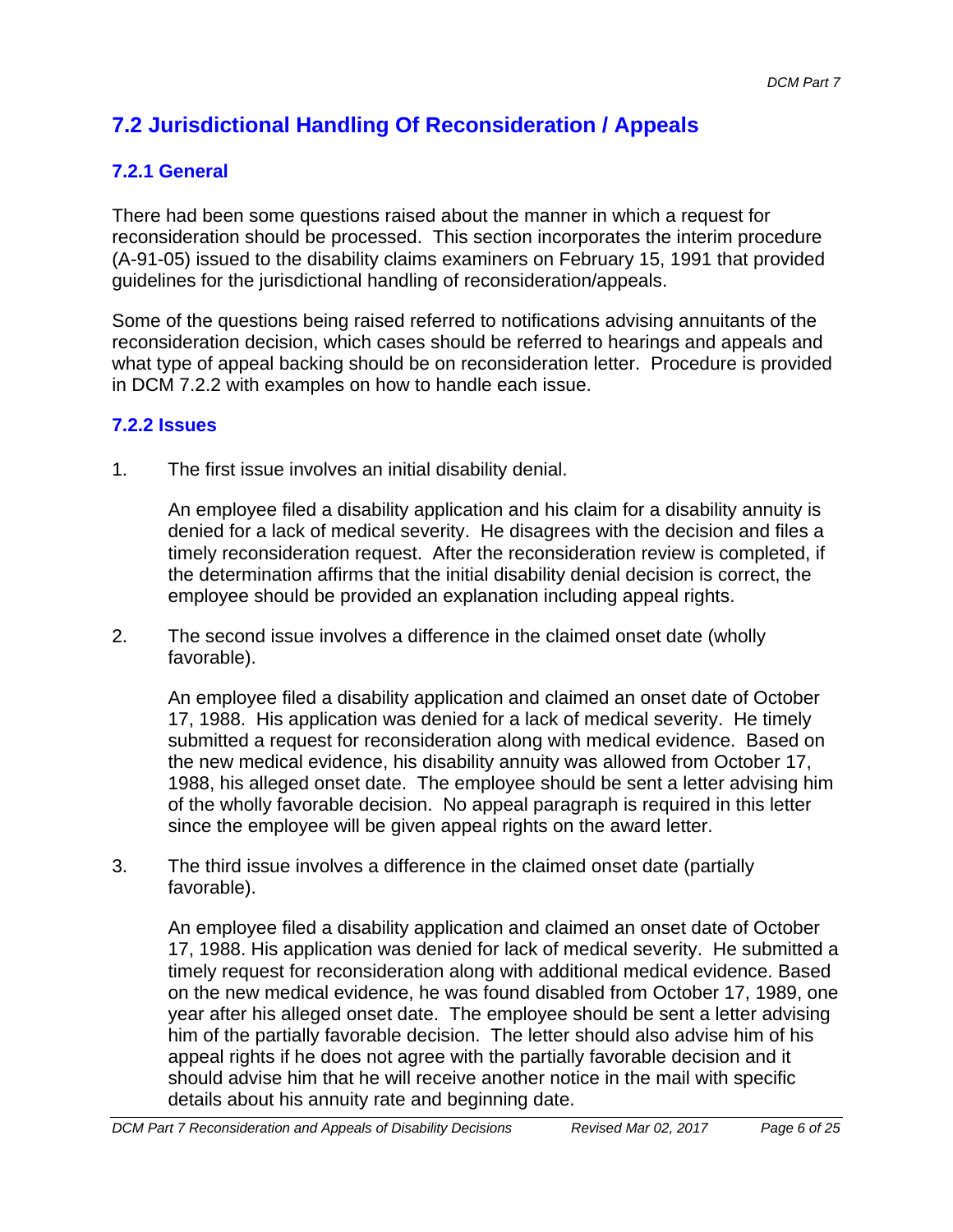4. The fourth issue involves a further protest about the reconsideration decision.

An employee filed a disability application and claimed an onset date of October 17, 1988. His application was denied for lack of medical severity. He timely submitted a request for reconsideration along with additional medical evidence. Based on the new medical evidence, he was found to be disabled from October 17, 1989. Since the decision was only partially favorable, the employee was sent a letter advising him of the partially favorable decision and his annuity was awarded as stated above in issue 3. He now files a protest about the reconsideration decision and wants his alleged onset date to be established based on his disabling conditions. That protest letter should be treated as an appeal request. The file containing the protest letter is to be sent directly to the Bureau of Hearings and Appeals.

5. The fifth issue involves a request for reconsideration of the earliest onset date and medical evidence is submitted.

An employee filed a disability application and claimed an onset date of October 17, 1988. A disability annuity and/or a "period of disability" is granted with a later onset date of October 17, 1989. He timely submits a request for a reconsideration of the earliest onset date along with medical evidence. Based on the new medical evidence, no change is warranted. The employee should be advised of his appeal rights if he does not agree with the partially favorable decision. However, if the medical evidence does permit a wholly favorable decision, no appeal paragraph is required in the letter advising him of the reconsideration decision.

# **7.3 Request For Reconsideration Development**

## **7.3.1 General**

The Reconsideration examiner has the responsibility for development of medical evidence in a reconsideration case. Use the general instructions on initial cases for development and tracing of medical evidence (DCM Chapter 4).

The reconsideration examiner will consider the issues of whether a claimant is disabled, the onset of disability and cessation of disability. Nonmedical aspects of disability, e.g., vocational consideration, may be fundamental to a proper decision. Resolve doubts about need for further documentation in favor of obtaining such documentation.

The primary requirement of a reconsideration determination is that it be legally and factually proper. A well documented folder gives sufficient evidence at higher appeal levels for validity of determination.

Reconsideration examiners will concentrate on the following for a reconsideration determination: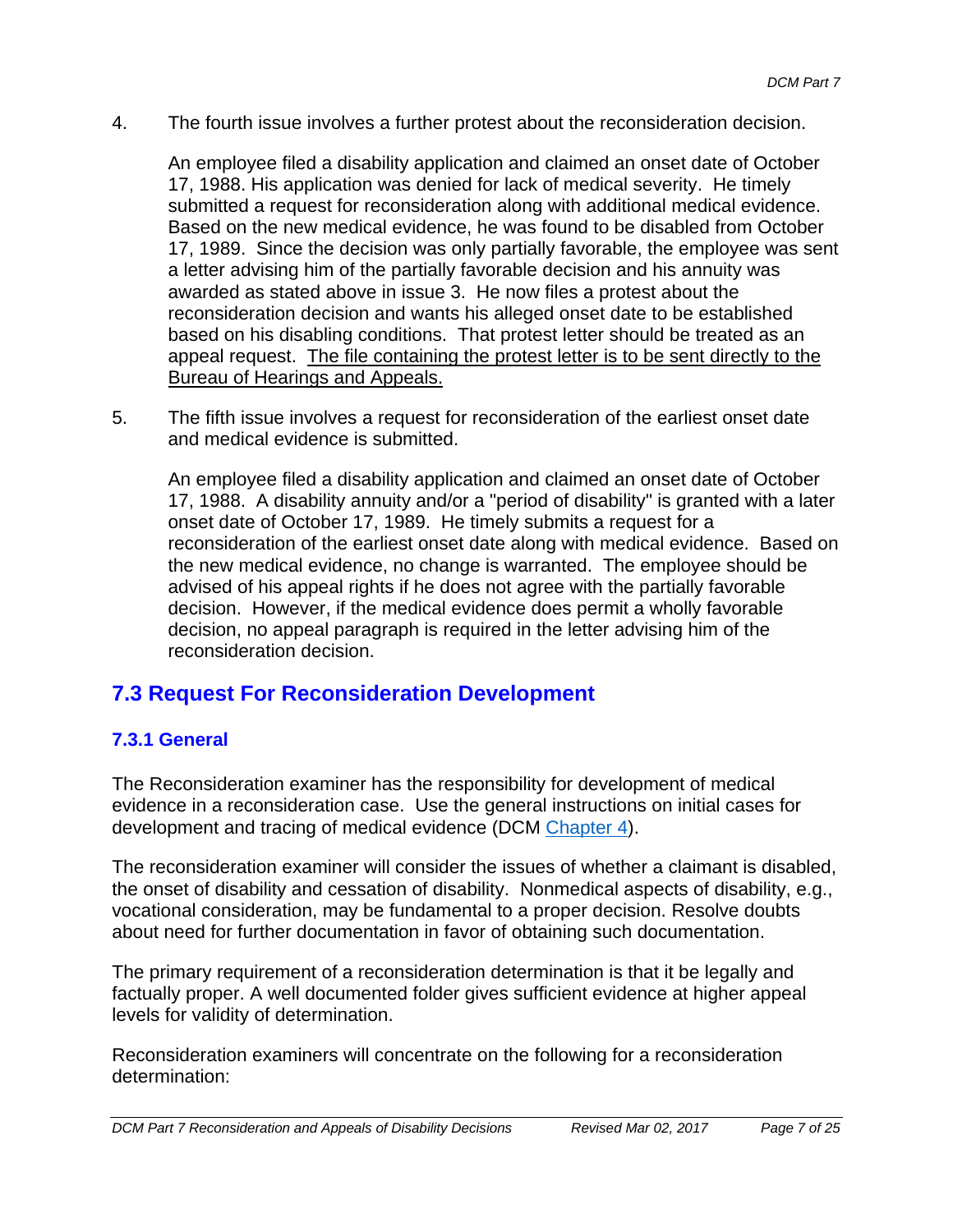- A. Examine file for all essential elements and proper documentation of all pertinent allegations.
- B. Secure additional evidence if evidence is incomplete, insufficient, conflicting, subject to different conclusions, or subject to questionable assumptions.
- C. Analyze total evidence in file. Check and resolve conflicts or discrepancies. Weigh the complete evidence and set forth in the determination, the findings, rationale and conclusion.

NOTE: When evaluating an occupational disability reconsideration with a filing date prior to January 1, 1998, use the Provisional Occupational Disability Rating Schedule (PODRS) (See DCM 3.4.2). If the filing date is January 1, 1998 or later use the Occupational Disability Standards a described in the Disability Manual. (See DCM 13.)

## **7.3.2 Development Techniques**

Reconsideration examiners should use any development technique for handling reconsideration that will provide the best documentation such as mail, telephone calls and contact with field offices. To handle expedited cases, it may be necessary to call the field office, claimant, physician, employers, or other individuals knowledgeable about the claimant's situation.

The following is a suggested outline to resolve the problems presented in a case for reconsideration development.

- A. Analyze the information obtained in the initial development and any new information obtained by any source as it relates to the claimant's disability determination.
- B. Solicit medical evidence from prior or newly identified sources which could document the claimant's condition.
- C. Secure a consultative examination (CE) and/or work history to fill in any remaining gaps in the medical and/or vocational evidence.
- D. Have the field office arrange for a face-to-face interview whenever doubts remain about any fact which could affect the decision if the Reconsideration examiner believes that direct contact would help resolve the issue(s).
- E. Follow instructions in DCM 4.3.8 when tracing for evidence necessary to complete the reconsideration decision.

# **7.3.3 New Medical Documentation Needed**

A. Claimant's Medical Sources - The claimant for a disability annuity is responsible for providing evidence of the claimed disability. The Board will assist the claimant, when necessary, in obtaining medical evidence. All medical sources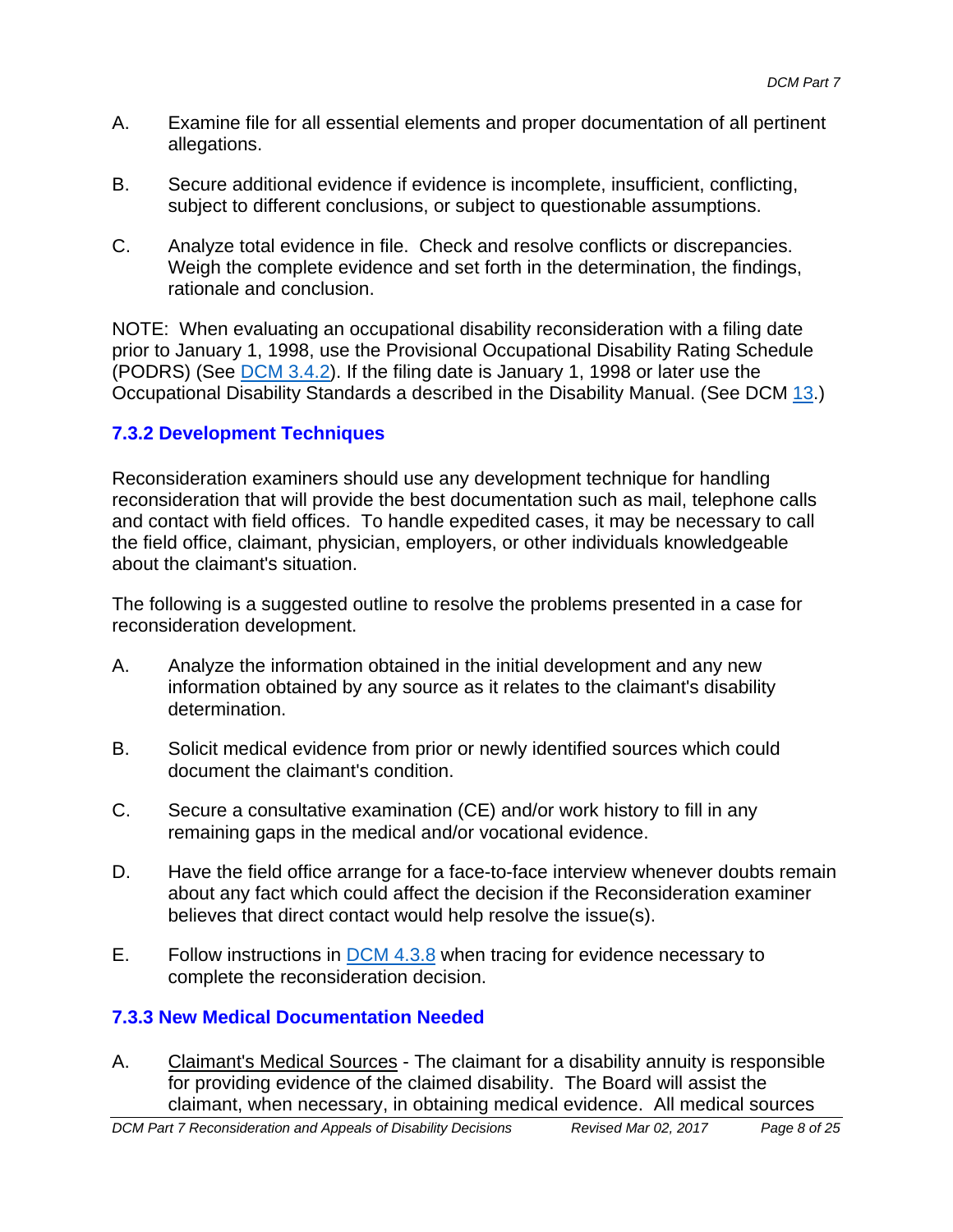from which the claimant has received examination or treatment since the initial decision should be obtained. Also any medical evidence not developed as part of the initial decision should be requested. These sources of evidence should be developed in the most expeditious manner.

- B. Worsening of Condition or New Allegations Often new allegations are made or new evidence presented on reconsideration which indicates a worsening of the claimant's condition. When this occurs, Reconsideration examiner should obtain the additional information needed to provide a clear picture of the claimant's current condition. This information may be available from the claimant's medical sources or through a CE.
- C. Consultative Examination CE's should be obtained when needed, but not routinely. A CE should not, if possible, be performed by the same physician used in the initial claim.
- D. Signing of Medical Reports If reconsideration permits allowance, the case can be paid while the signature is being obtained. Medical evidence obtained by telephone during the reconsideration process must be sent to the medical source(s) for confirming signature. Unsigned reports secured in connection with the initial decision which are material to the reconsideration determination must also be sent to the medical source(s) for signature. The confirming signatures are necessary to perfect the record in case of future appeal if the reconsideration determination affirms an initial denial or cessation (including partial denials such as disability onset established later than alleged).

## **7.3.4 Vocational Documentation Required**

In cases in which the severity of an impairment does not meet a "D" finding in the Occupational Disability Tables (January 1, 1998 or later) or meet or equal the disqualifying criteria for the claimant's appropriate family group as identified in the PODRS (prior to January 1, 1998) or the Listings or Impairments, as shown in RRB or Social Security Administration (SSA) regulations, a finding of "disabled" cannot be made on medical considerations alone. When this occurs, full consideration must be given to the vocational factors. (See DCM 4 for a discussion of sequential evaluation.)

The folder should always contain complete vocational development including a full description of the claimant's work history during at least the 15 years prior to alleged onset (or past the alleged onset date if the claimant is still working). The information secured should include the job titles, types of business (both railroad or non-railroad), dates worked, usual job in the last 5 years (both railroad or non-railroad), which job claimed as regular railroad occupation, physical demands, basic duties, nature and extent of supervision, independent judgment required and the types of tools, machinery and equipment used, if any.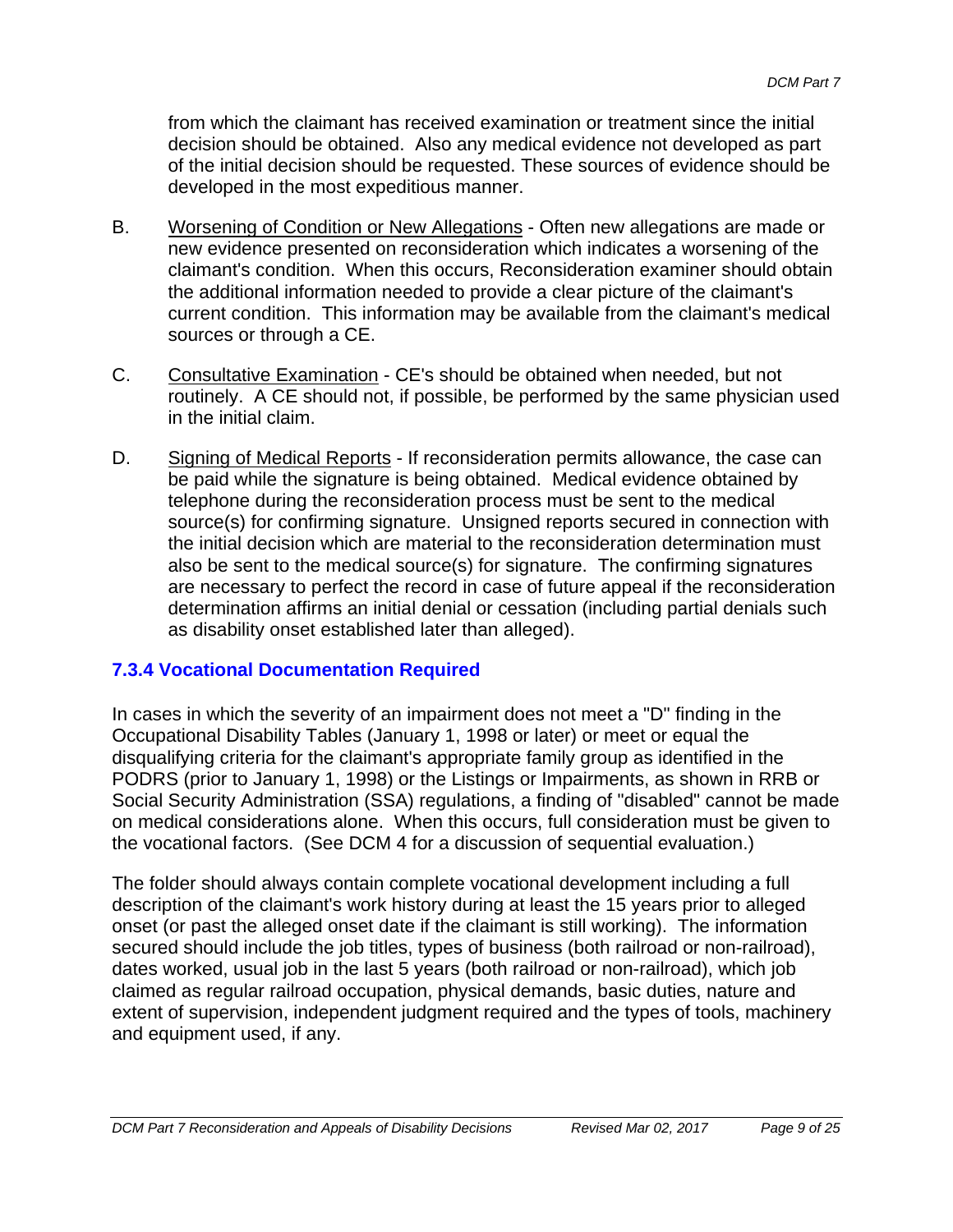If more than one job was performed during this 15-year period, separate descriptions of each job must be secured. Use Form G-251 (Vocational Report) for obtaining additional vocational history.

See DCM Chapter 5 for additional information about vocational development.

# **7.4 Reconsideration Determinations**

## **7.4.1 Preparation Of The Reconsideration Determination**

When the development of the reconsideration request has been finished, prepare a new determination revising or affirming the original determination as appropriate. This requires careful attention to the following:

- A. Examination of the file in detail to ensure that all required elements are present and all pertinent allegations are properly documented.
- B. Determination that evidence in file is sufficient, without conflict and not subject to different conclusions.
- C. Analysis of the total evidence, resolving conflicts and discrepancies, weighing the complete evidence and setting forth the findings and conclusions in the disability decision rationale.

# **7.4.2 Affirming A Previous Determination**

A previous denial determination may be affirmed as written if any of the following conditions are satisfied:

- A. There is no allegation of a worsening of any previously documented impairment;
- B. There is no allegation of any new impairment;
- C. There has been no treatment of any impairment subsequent to the prior determination;
- D. The prior denial determination was substantively and technically correct;
- E. The rationale for the prior denial determination was correctly presented and it resolved all the pertinent issues to be adjudicated.
- F. The applicant failed to submit additional evidence.

In the event a previous denial determination is affirmed and the rationale for the reconsideration determination would merely be a verbatim repetition, the following statement may be considered as an adequate rationale for the file: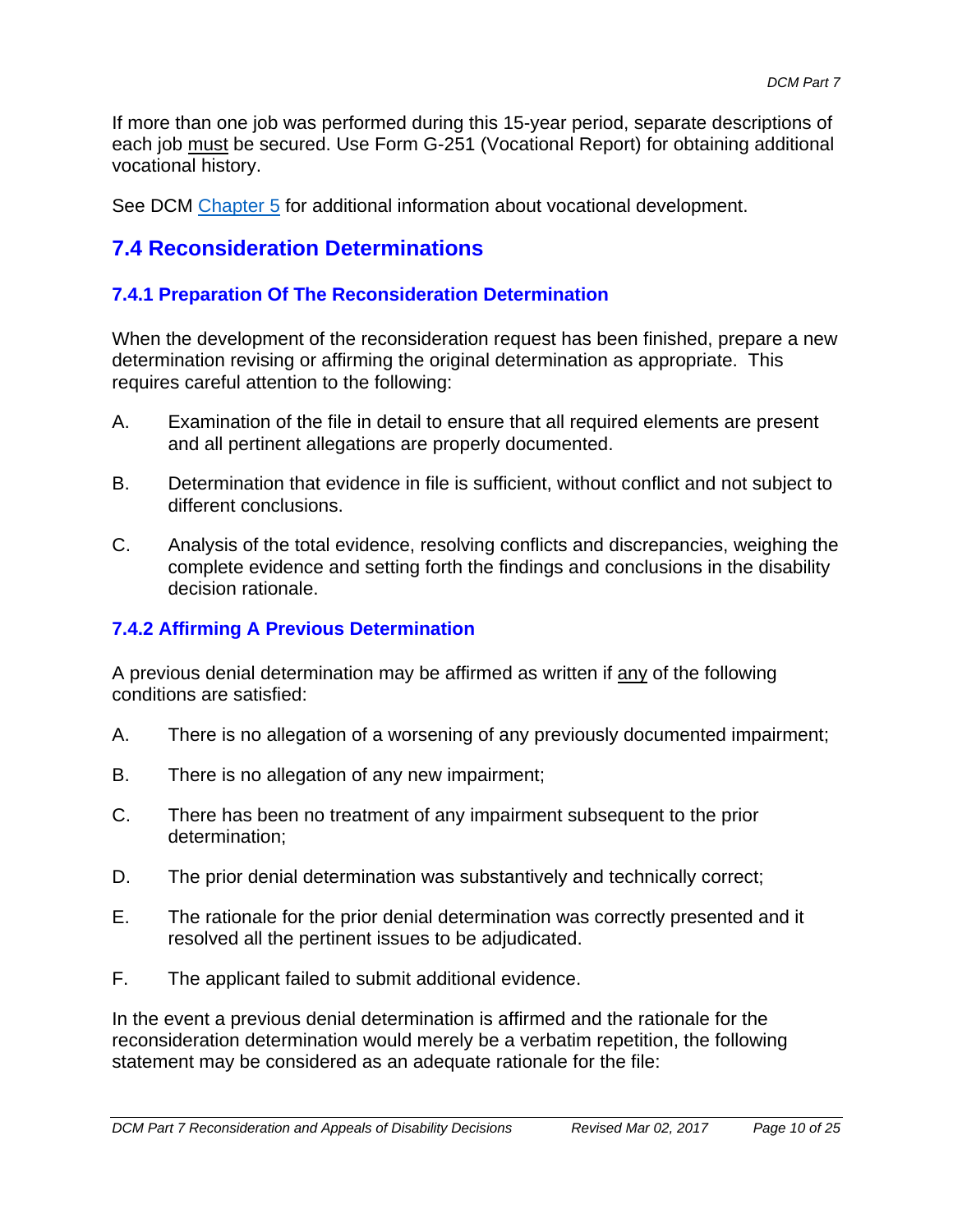The original (or prior) determination of  $\rule{1em}{0.15mm}$  (or  $\rule{1.15mm}{}$  / claimant)  $\rule{1.15mm}{}$  is hereby affirmed as written.

The letter should also include railroad retirement claim number, date of affirmation and name of disability examiner involved in decision.

# **7.4.3 Revision Of Prior Determinations**

In the event the reconsideration examiner revises any part of a prior determination, the revision must be explained in the rationale or letter to the claimant. The criteria for reconsideration case rationale are generally the same applicable criteria for initial case rationale.

The rationale may include the following elements:

- A. A review of the claimant's allegations, including his/her basis for requesting a reconsideration. This should include worsening of documented impairments; new impairment; different onset date; no medical recovery; sheltered employment; new evidence, etc.
- B. A discussion of any technical issues which have arisen since the prior determination.
- C. A discussion of the findings produced by the sequential evaluation process.
- D. A statement of the basis for the revised disability determination (cite any specific listing, standard, rule, etc. that supports the revision).

# **7.4.4 Points To Consider In The Reconsideration Process**

- A. Treating Source Opinion Differs When the total evidence does not support an opinion furnished by the claimant's treating physician that he or she is "unable to work," "disabled," etc., cite the findings or evidence which rebut(s) the treating source opinion.
- B. Inconsistencies Material to the Decision Explain any inconsistencies material to the decision, i.e., evidence which might indicate a different decisional outcome.
- C. Pain-Related Issues Any allegation(s) or report(s) of pain must be considered in (1) determining whether the claimant has a severe impairment, and (2) at each step in the sequential evaluation process. If there are inconsistencies in the evidence concerning pain, i.e., the claimant alleges limitations or restrictions greater than that reasonably expected based on the objective medical findings, there are conflicts in the evidence, etc. Then these differences must be reconciled and explained in the file.
- D. Closed Period Cases In closed periods of disability, explain how medical improvement is demonstrated.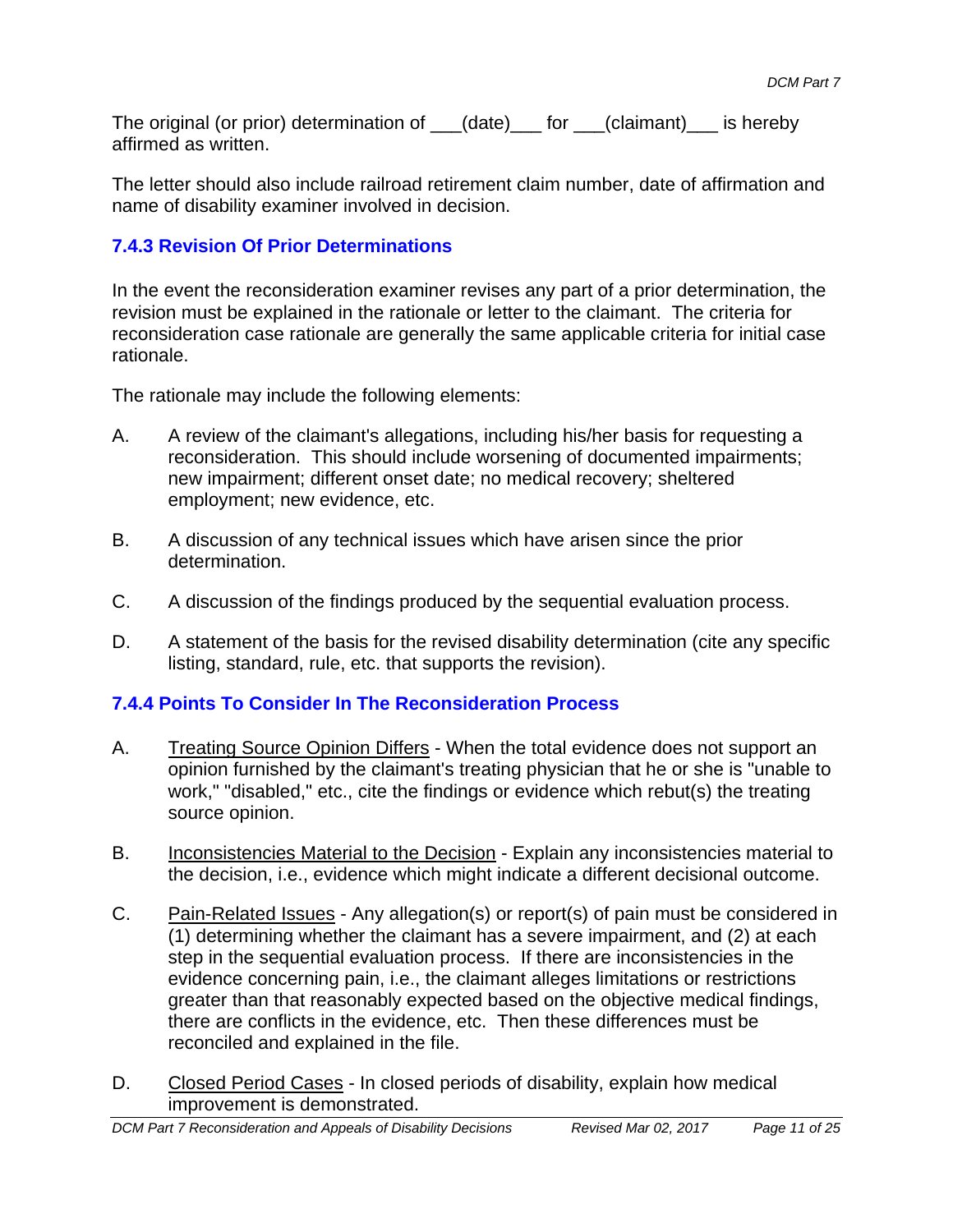- E. Vocational Rule In a medical vocational decision, if no vocational rule is met, but the vocational rules are used as a framework for the decision, explain what rules have been considered.
- F. Consideration of Jobs and Incidence In unfavorable decisions, a citation of jobs may be stated. For example, "You are considered able to perform your past work..." or "You are considered able to perform medium..." etc.
- G. Court Cases Explain any specific issues as required by court decision that impacts either positively or negatively on reconsideration determination, e.g., RRB's legal opinion on alcoholism L79-232.

# **7.5 Reconsideration Rationale Preparation**

# **7.5.1 General**

The rationale is a statement of the fundamental reasons serving to account for the reconsideration determination of disability. It is used as a supporting statement for a disability decision and contains a complete, concise discussion of the analysis and opinions used as a basis for a decision. It also includes citation of applicable rules and codes. The rationale for a disability reconsideration decision must be written, keeping the audience that will be reading it in mind, so that a clear picture of the case can be obtained. The rationale should follow an orderly pattern and show clearly how specific evidence leads to a conclusion. Any significant inconsistencies in medical and nonmedical factors must be reconciled. Reasonable inferences may be drawn, but presumptions, speculations and suppositions must not be used.

If a reconsideration request results in a reversal of a disability determination a formal rationale should be prepared on the form G-325.1. If the initial disability decision is being sustained the rationale for sustaining that decision is included in the letter to the annuitant.

The purpose of the disability determination/reconsideration decision rationale is multifold: to identify all the medical and non-medical factors which have been considered; to explain the thought process which was used to arrive at the determination; and to provide a permanent evidentiary record of the reasons underlying the conclusion. The rationale further serves to inform subsequent reviewers, including quality assessment groups, of the basis for the determination.

When a favorable determination or decision is based on meeting a "D" in the Tables of the Occupational Disability Standards, or equaling the disqualifying criteria in the PODRS, or the listing of impairments, the applicable criteria must be cited. Also, state the medical findings that support that decision.

If the reconsideration determination is based on medical vocational rules, the rationale should include the claimant's age, education level, work experience and the impairment severity level (i.e. heavy, medium, light or sedentary work). The impairment severity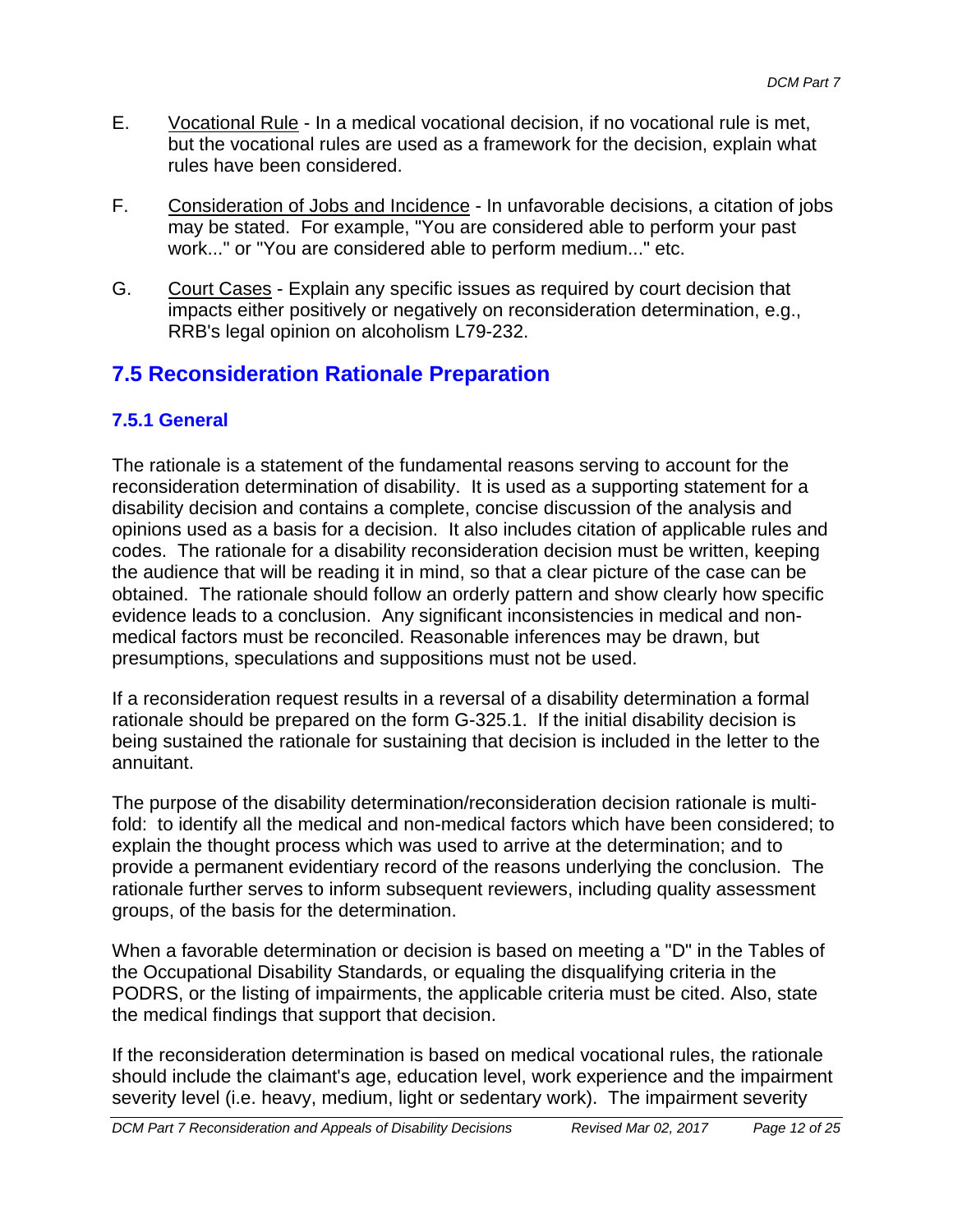level is determined by the claimants RFC and must be supported by objective medical evidence.

A reversal based on a mere conclusion that the claimant is "not able to perform a regular railroad job or to engage in SGA" is insufficient. The rationale must state fully the reasons that the claimant cannot perform his/her regular railroad occupation or engage in SGA and it must be based on the evidence of record, the applicable regulations and the determinative step in the sequential evaluation process.

If a decision is sustained no rationale is provided. However, a letter to the applicant, or his representative, provides the rationale for the decision to be sustained. In this letter a conclusion that "the applicant's impairment(s) is not severe enough to prevent him or her from performing a regular railroad occupation or from engaging in SGA" is insufficient. If the evidence establishes that the impairment(s) is "not severe," the rationale must show that the impairment(s) would not significantly affect the performance of a regular railroad job or a basic work-related function. If a denial may not be made on this basis, the rationale must reflect the remainder of the sequential evaluation process.

Remember that you are to consider the effect of all the claimant's medically documented impairments in a disability determination.

## **7.5.2 Processing Of Joint Freeze Cases Involving Reconsideration**

- A. No formal action will be taken by the agency that did not receive the request for reconsideration or appeal, unless the other agency decides that its previous decision should be revised. In the event, before a final decision is made, the other agency will be given an opportunity to review its decision in the light of new evidence or information received at whatever level the "protest" is being handled.
- B. The Great Lakes Program Service Center (GLPSC) Disability Review Section (DRS) has the responsibility for handling claims of career railroad workers who request reconsideration of initial and continuing disability determinations on claims filed through any SSA district office and on those claims which were jointly coordinated and rated. CE may be obtained from SSA.

We should coordinate our reconsideration decision with SSA before our decision is finalized. While they are not bound by our decision, nor are we bound by theirs, an attempt to coordinate is required.

# **7.6 Personalized Reconsideration Disability Letters**

# **7.6.1 General**

The law requires that when a totally or partially unfavorable disability decision is rendered, the determination letter must be written in understandable language discussing the evidence and stating the RRB's determination and the reasons for it.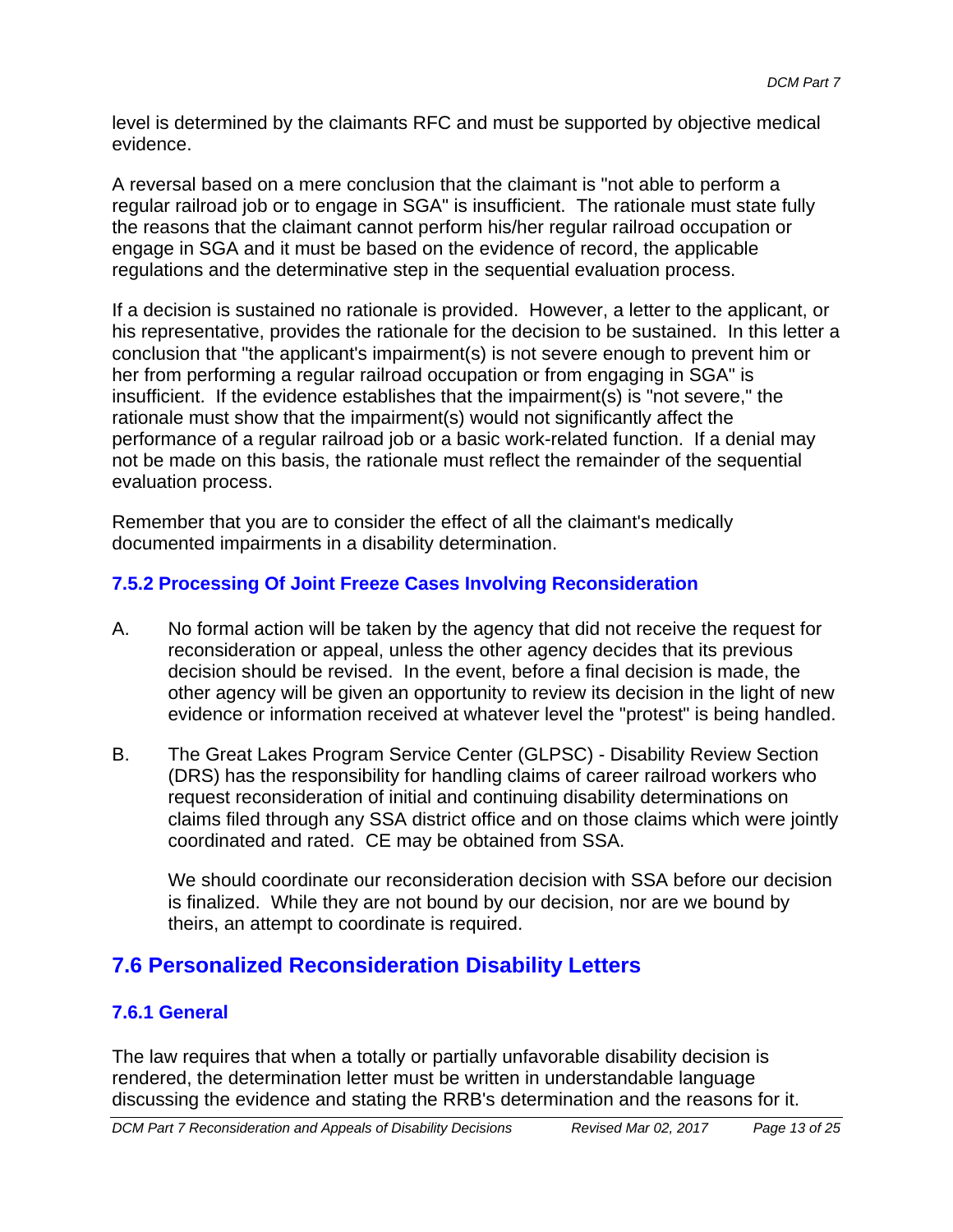Where a written personalized explanation has been provided explaining why the individual is not or will no longer be entitled to disability benefits and/or disability freeze early Medicare entitlement (e.g., disability cessation, adverse reopenings), it will not be necessary to repeat the same information in the initial determination notice. Personalized letters should be brief and understandable to the claimant or his/her representative.

## **7.6.2 Personalized Explanation Requirements**

- A. Basic Tests A personalized explanation sent to annuitants must meet two basic tests. First, it must be legally sufficient and secondly, it must not be offensive in any way.
	- 1. The first test will be consistently met by following the instructions contained in this chapter for preparation of personalized explanations in the various claims affected.
	- 2. The second test involves what is written and how it is written. Abbreviations, acronyms, jargon, technical terms and complex medical phrases must not be used unless they are properly qualified. The information provided must be relevant, concise and meaningful. Dates may be abbreviated numerically (e.g., 12/14/92), if necessary, to save space. The reconsideration examiner must be sensitive to the claimant or annuitant's feelings and needs. Information in the personalized explanations must not be offensive to the applicant in any manner. The personalized explanations should be written in the third person when it is to a person filing on behalf of a claimant or a representative payee for an annuitant.
- B. Clarity In addition to meeting the two basic tests it is equally important that the personalized explanation be written as simply and clearly as possible, i.e., understandable to anyone with a least a 6th grade education. Proper wording is also important to avoid conveying an unintended negative message to the claimant or annuitant. Poorly written letters can have a negative impact on RRB and impair its ability to serve the railroad public interest.
- C. Impairments Addressed The personalized explanation should address alleged impairments and other impairments which are discovered during the course of the evaluation provided that the impairments are known by the claimant. Closely related impairments may be grouped by body system.
- D. Letter Preparation
	- 1. The reconsideration examiner is responsible for preparing the personalized explanation for reconsideration since they are responsible for making the reconsideration determination.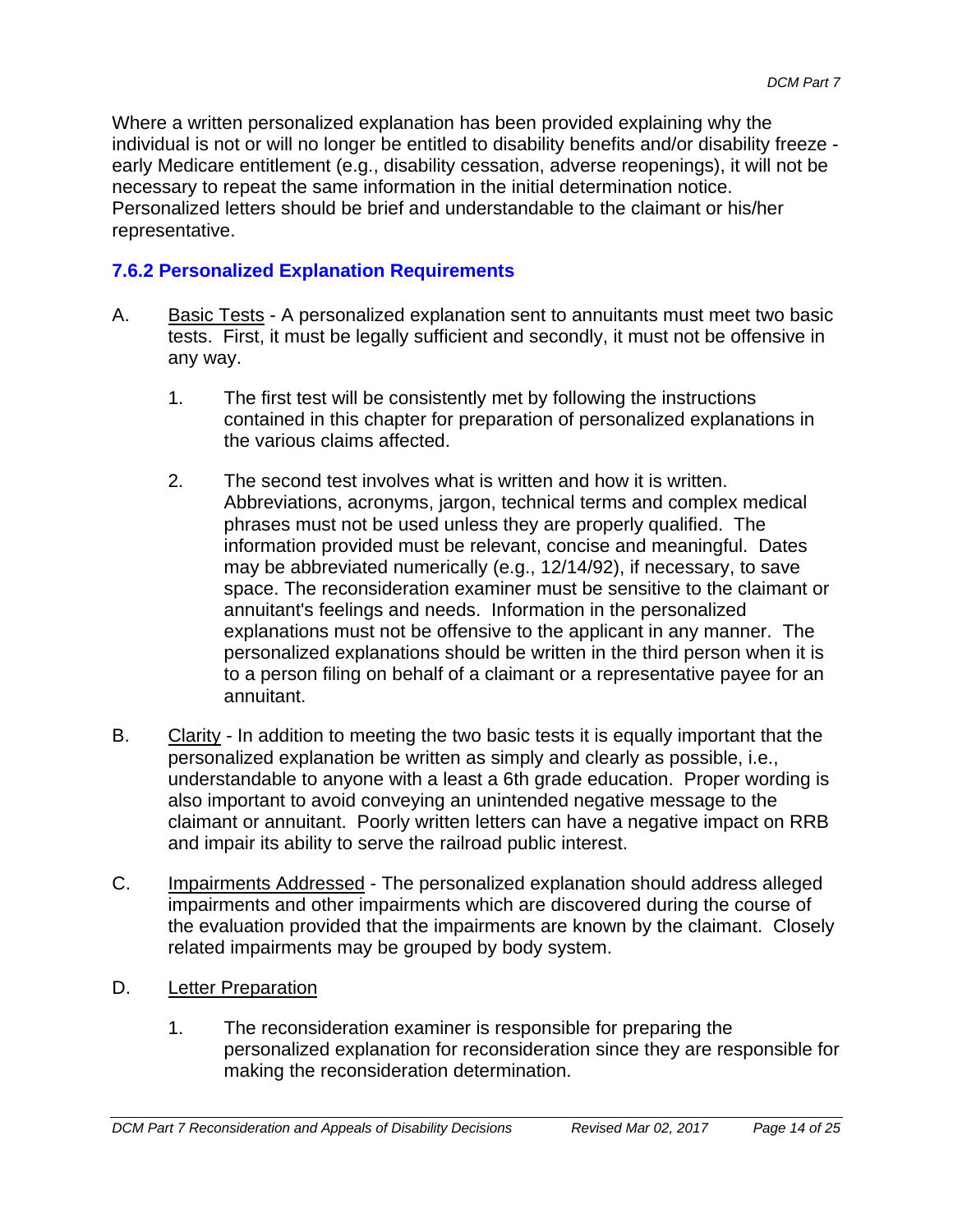- 2. The personalized explanation may be typewritten from the Form G-835 (PC Assembly Form for Disability Notices), or a personal computer.
- 3. The reconsideration disability determination rationale will continue to be prepared based on instructions in DCM 7.5.

# **7.6.3 Explanations In Reconsideration Denials**

- A. General
	- 1. The reconsideration examiner will prepare a personalized explanation with a denial letter for reconsideration based on medical and/or medical/vocational issues.
	- 2. When an insured status or a prescribed period is last met prior to the date of the determination, the explanation should reflect the period of time considered and specify the date through which the insured status or the prescribed period was met.
	- 3. Medical reports and non-medical reports listed on the initial personalized explanation do not need to be repeated.
	- 4. The wording of a personalized reconsideration explanation should not be the same as that of the initial notice even if the denial is sustained on the same basis. The wording should be rephrased to avoid the erroneous impression that the claim was not independently review on the reconsideration level.
	- 5. The Reconsideration examiner will notate in the decision notice that all medical evidence in the file has been reviewed;
	- 6. When the medical sources were unresponsive, a disclaimer statement may be provided, e.g., additional reports were not obtainable; however, we had enough information to evaluate the claimant's condition;
	- 7. (Optional) Give a statement that "the determination on your claim was made by the RRB. It was not made by your own doctor or by other people, hospitals, or agencies writing reports about you. However, any evidence they gave the RRB was used in making this determination. Doctors and other people employed by the RRB who are trained in disability evaluations reviewed the evidence and made the determination according to the Railroad Retirement law and regulations;"
	- 8. Provide a list of the impairments evaluated. Do not use technical terms unless the claimant or annuitant uses and appears to understand them. When information in file suggests that the claimant or annuitant has terminal illness, mental impairment or is unaware of the exact nature of his or her condition, the reconsideration examiner will use good judgment as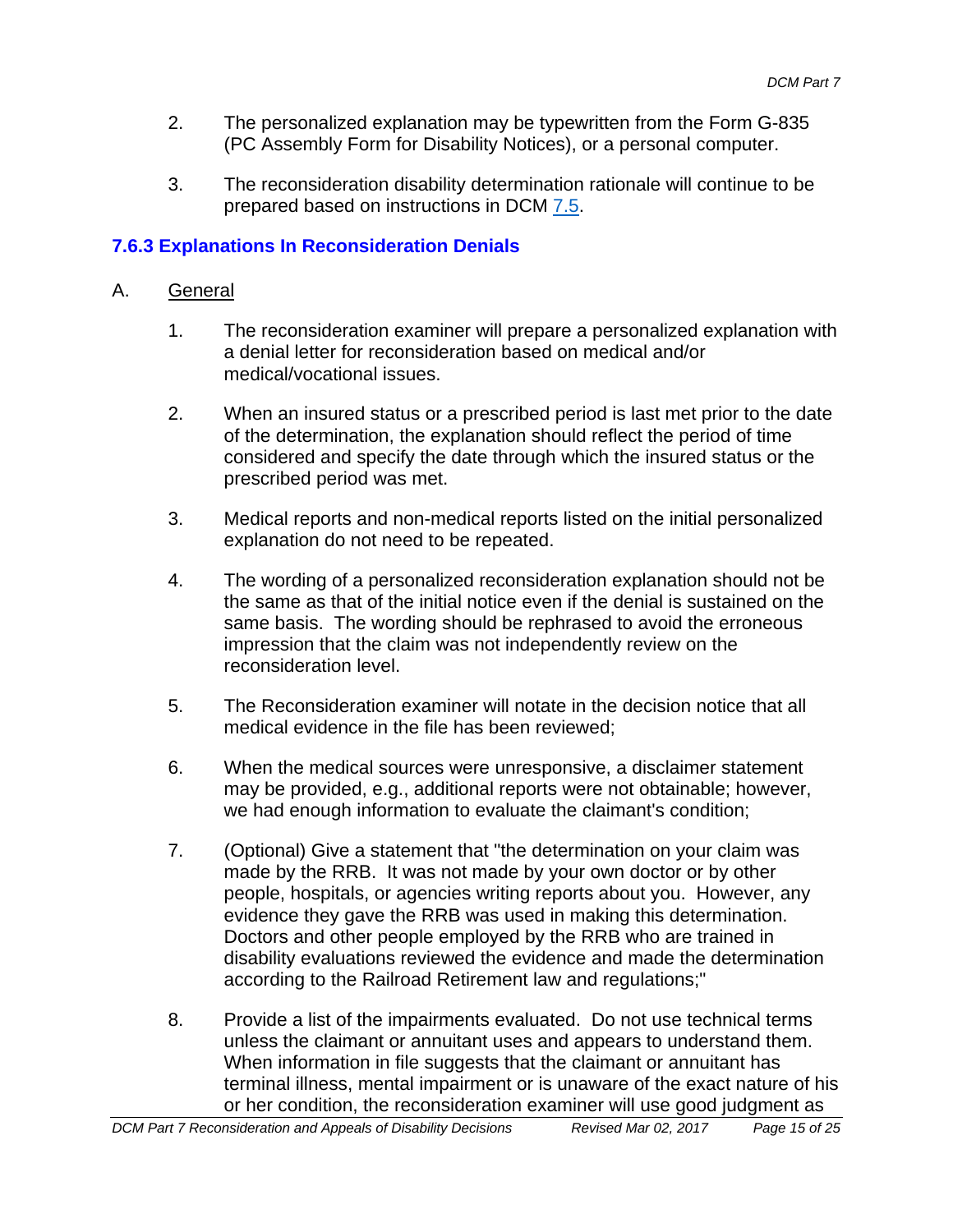to what will be listed in the explanation concerning the impairments. If the claimant or annuitant is unaware of an impairment, use general terms such as the reports do not show any other conditions which would significantly limit your ability to work;"

- 9. Furnish a brief description of medical severity as of the month of cessation in closed period of disability allowances or a brief description of the medical or medical/vocational basis for the established onset date in unfavorable onset date allowances. However, care must be taken in discussing medical evidence (address unconfirmed allegations by stating that evidence does not reveal any other disabling condition).
- 10. When vocational factors are considered in a closed period of disability allowance, a brief description must be given of the job the railroad claimant can return to, or a statement must be provided advising that although the person cannot do any of the work he or she did during the period evaluated he or she still has the capacity to do other work which is less demanding (exertion, mental, skill levels) or has the ability to do less physical work (specify in general terms, e.g., lighter work) based on his or her age, education and past work experience. Do not cite other jobs;
- 11. When vocational factors were considered in an unfavorable onset date allowance, explain why the vocational factors permit the claimant to work prior to the onset date; and
- 12. If the claimant's work activity is the reason for the closed period of disability or unfavorable onset determination, that information must be covered in the letter.

## B. Special Situations

1. Insufficient evidence, failure/refusal to submit to a CE, does not wish to continue development of claim.

You will prepare a personalized explanation based on the instructions in DCM 7.5.4.A (items 6-8). The explanation should also include:

- a. A brief description of the evidence needed to adjudicate the claim; and
- b. A brief description of the attempts to obtain evidence and the response received (if any).
- 2. Failure to follow prescribed treatment, which can restore the claimant's ability to work, without good reason.

You will prepare a personalized explanation based on the instructions in DCM 7.5.4.A (items 6-8). The explanation should also include: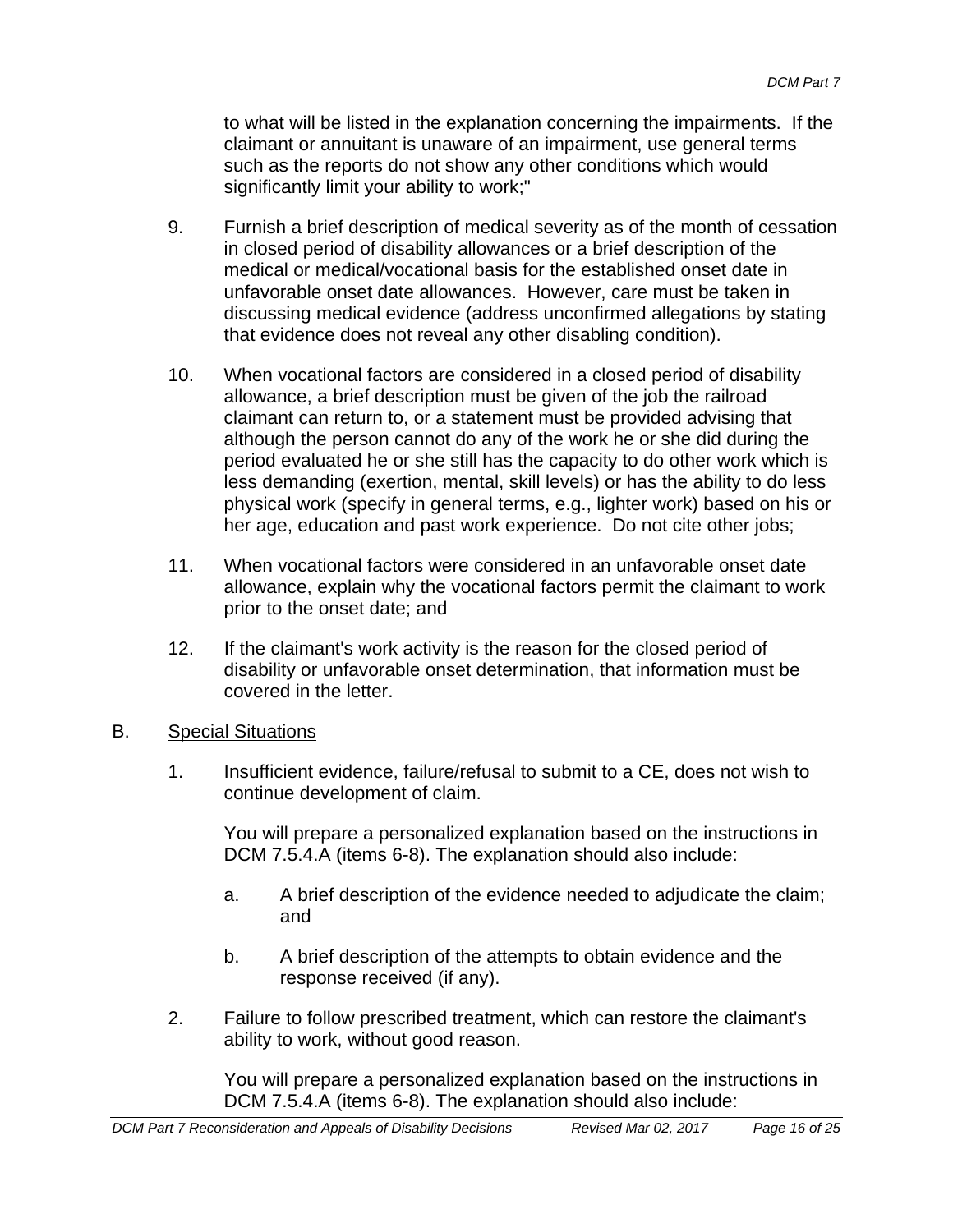- a. A description of vocational limitations (e.g., age, education) if vocational factors are considered; and
- b. A description of the prescribed treatment the claimant refuses to follow and what the treatment will allegedly accomplish.

# **Appendices**

## **Appendix 1 - AB-25 Reconsideration And Appeal Rights**

If you believe that this decision is not correct, you may request that the decision be reconsidered. If you wish this reconsideration, you must request it in writing and your request must be received by the Board within 60 days from the date of this notice. You may file your request at any district office of the Board. If you wish any additional evidence to be considered, please include it with your request.

If you disagree with the reconsideration decision, you may then appeal to the Bureau of Hearings and Appeals within 60 days from the date of the reconsideration decision.

If you do not request a reconsideration within 60 days from the date of this notice, you may not file an appeal at a later date.

## **Appendix 2 - RECON - Initial Denial Affirmed**

## **Sample Letter**

In reply refer to

R.R.B. No.

(EE's Name)

Dear

This refers to your letter requesting reconsideration of the denial of (insert 1).

We have again carefully reviewed all of the medical evidence in your file and are still of the opinion that you are not disabled for (insert 2).

#### (Narrative insert)

If you disagree with this decision, you have the right to appeal to the Bureau of Hearings and Appeals. If an appeal is made, it must be submitted on Form HA-1 and must be received at an office of the Railroad Retirement Board (RRB) within 60 days from the date of this notice. A Form HA-1 may be obtained from any field office of the RRB or by writing directly to the Director of Hearings and Appeals at the following address: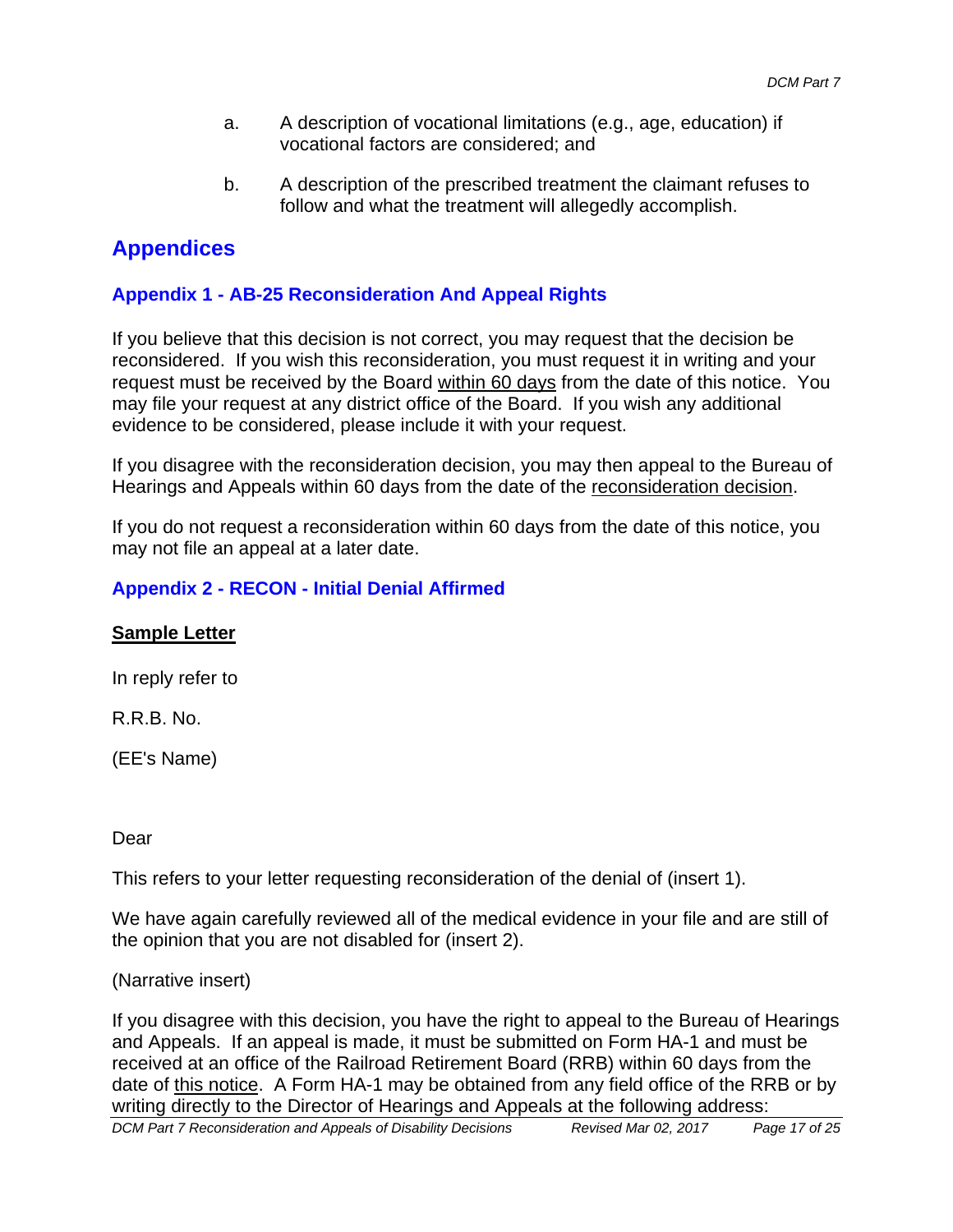Railroad Retirement Board, Bureau of Hearings and Appeals, 844 North Rush Street, Chicago, Illinois 60611.

If you need to personally visit one of our field offices, you are urged to call for an appointment. You will not be refused service if you do not have an appointment, but Railroad Retirement Board representatives can serve you better when an appointment is made. Most Railroad Retirement Board offices are open to the public from 9:00 a.m. to 3:30 p.m., Monday through Friday.

Very truly yours,

John R. Feldheim

Director of Disability

and Medicare Operations

cc: Field Office

#### **G-835 Items To Complete**

A-1 Recon . . . Denial

Check RECON box at top.

Check DENIAL box in RECON section

Enter the name/address of any other party that will be sent a copy of this letter next to OTHER.

Enter employee's name next to EE NAME.

Enter the addressee's name to ADDRESSEE NAME if other than the employee.\*

Enter the address in the lines below ADDRESS.

Enter claim number next to RRB CLAIM NO.

Enter the salutation next to DEAR.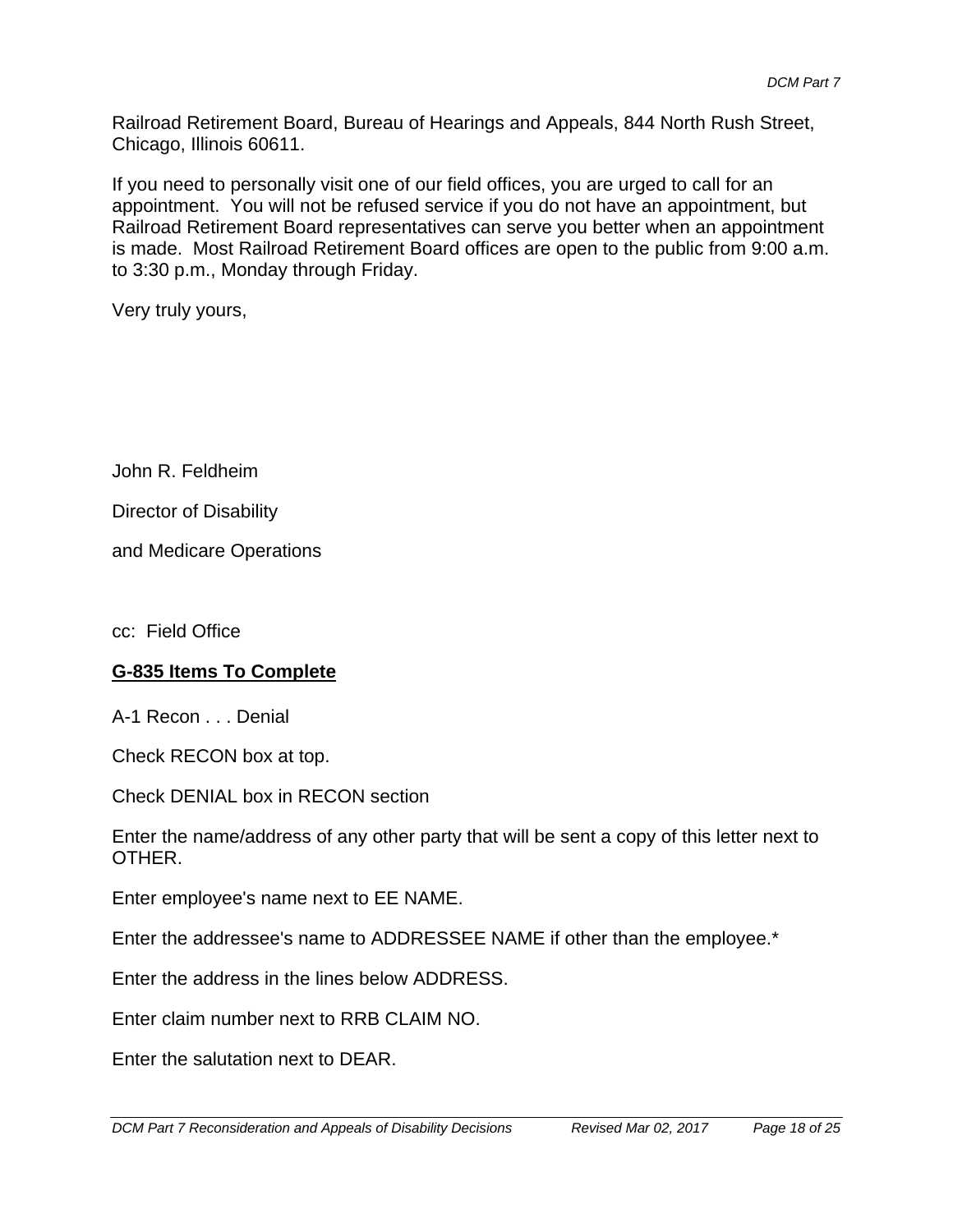INSERT 1 - Enter the type of claim that is being reconsidered, e.g., an occupational disability annuity, a total and permanent disability annuity, a "period of disability," etc.

INSERT 2 - Enter either "your regular railroad occupation" or "all regular work."

Check the box next to NARRATIVE INSERT ON REVERSE and write your personalized rationale for sustaining denial decision on the reverse side of the worksheet. Note that this narrative will appear as the third paragraph in your denial letter.

Enter your name under DPS-EXAMINER NAME on the reverse side.

Enter the date under DATE on the reverse side.

\* This letter can only be addressed directly to the claimant and cannot be addressed to a representative of the claimant. However, a carbon copy could be sent to the representative, if appropriate.

## **Appendix 3 - RECON - Allowance Wholly Favorable**

#### **Sample Letter**

In reply refer to

R.R.B. No.

(EE's Name)

#### Dear

This is to advise you that we have reconsidered our decision regarding your disability application. Based on the evidence in file, you qualify for (insert 1) effective (insert 2). You will receive another notice in the mail with specific details about your annuity rate and beginning date.

Very truly yours,

John R. Feldheim

Director of Disability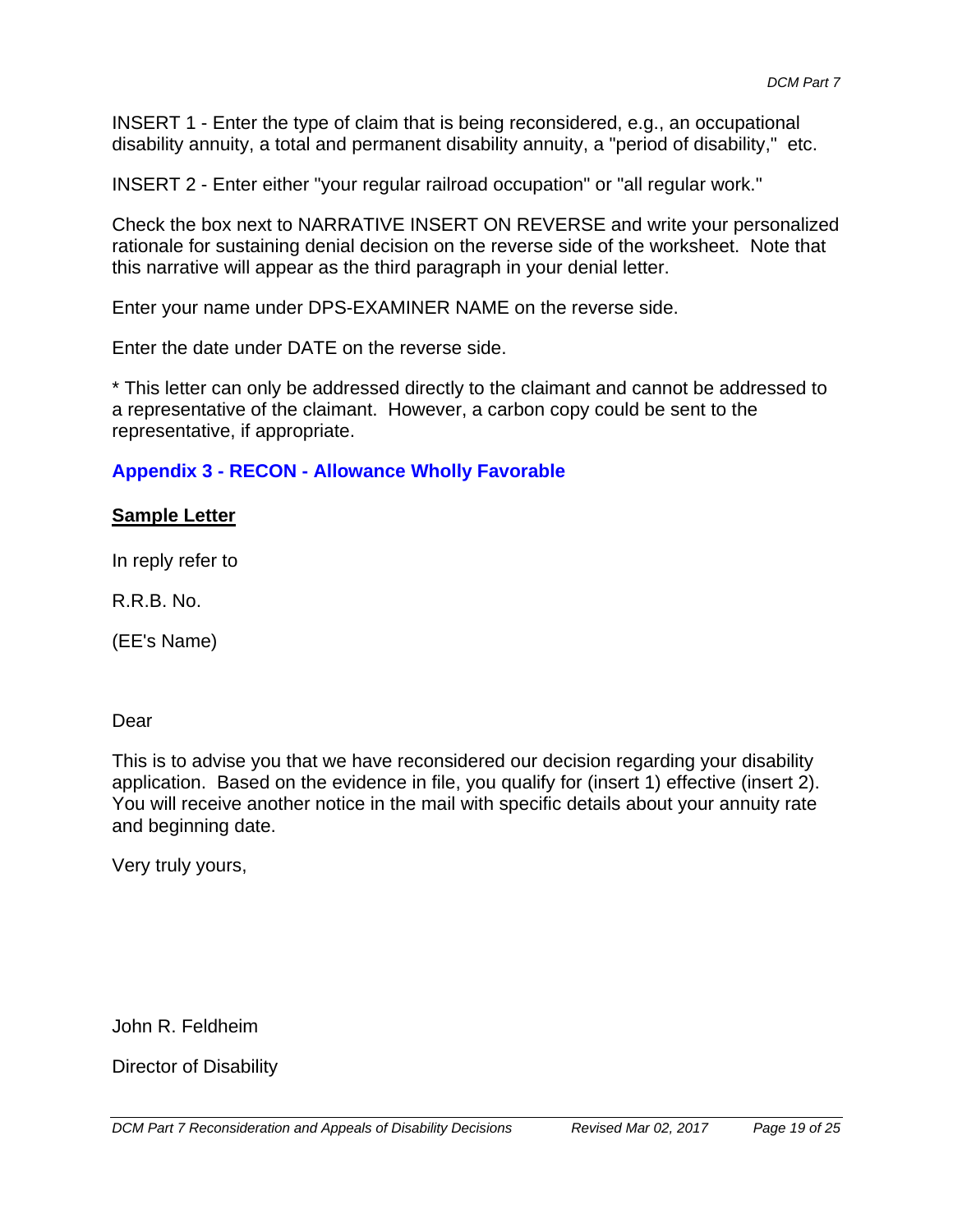and Medicare Operations

cc: Field Office

## **G-835 Items To Complete**

A-3 Recon . . . Allowance (Wholly Favorable)

Check RECON box at top.

Check ALLOWANCE (Wholly Favorable) box in RECON section.

Enter the name/address of any other party that will be sent a copy of this letter next to OTHER.

Enter employee's name next to EE NAME.

Enter the addressee's name to ADDRESSEE NAME if other than the employee.\*

Enter the address in the lines below ADDRESS.

Enter claim number next to RRB CLAIM NO.

Enter the salutation next to DEAR.

INSERT 1 - Enter the type of annuity claimant qualifies for, e.g., an occupational disability annuity, a total and permanent disability annuity, etc. . .

INSERT 2 - Enter the effective date (annuitant's alleged onset date).

Enter your name under DPS-EXAMINER NAME on the reverse side.

Enter the date under DATE on the reverse side.

\* This letter can only be addressed directly to the claimant and cannot be addressed to a representative of the claimant. However, a carbon copy could be sent to the representative, if appropriate.

# **Appendix 4 - RECON - Partially Favorable Decision**

## **Sample Letter**

In reply refer to

R.R.B. No.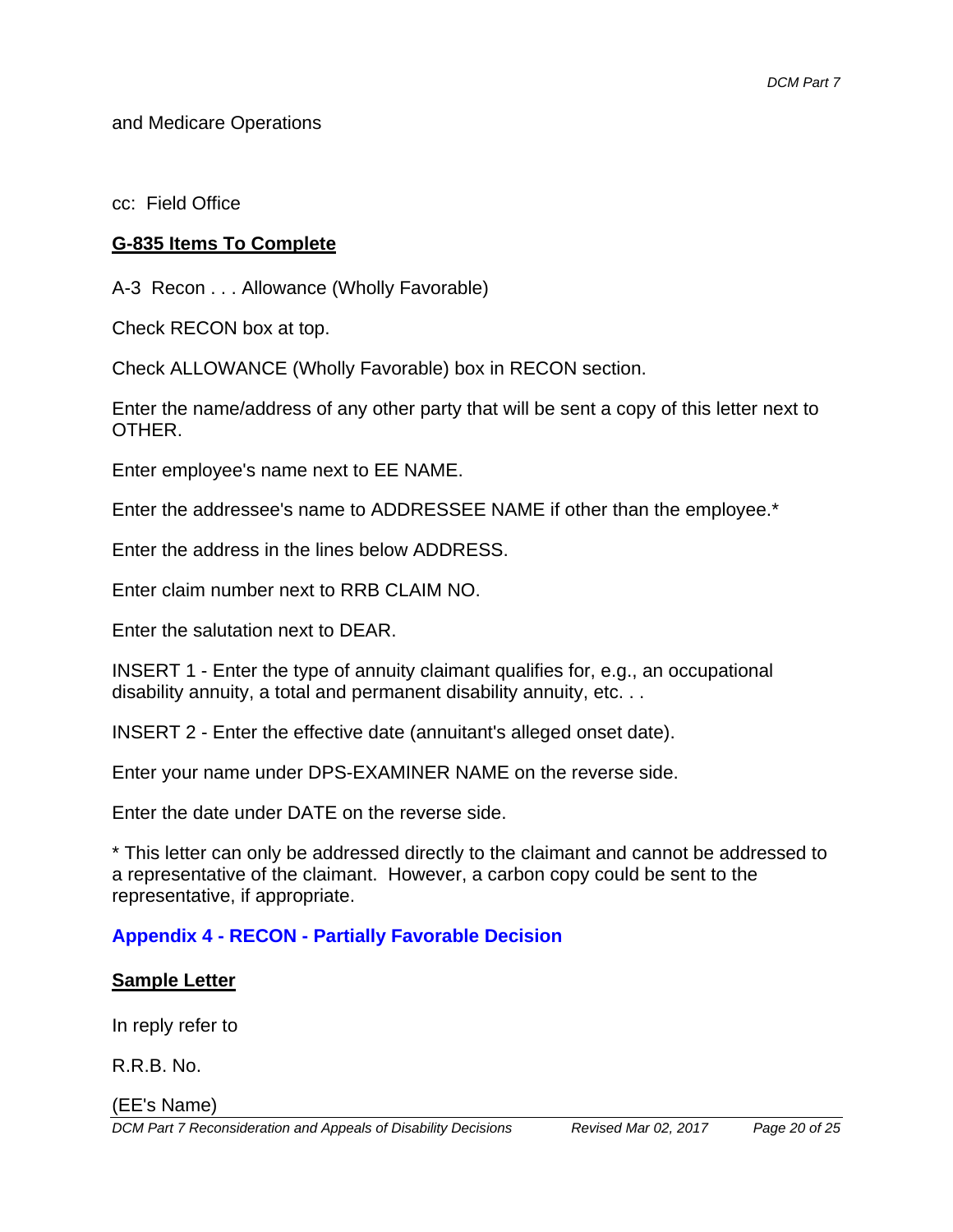### Dear

This refers to your letter requesting reconsideration of the denial of (insert 1).

We have carefully reviewed all of the medical evidence in your file and are now of the opinion that you are disabled for (insert 2) effective (insert 3).

#### (Narrative insert)

If you disagree with this decision, you have the right to appeal to the Bureau of Hearings and Appeals. If an appeal is made, it must be submitted on Form HA-1 and must be received at an office of the Railroad Retirement Board (RRB) within 60 days from the date of this notice. A Form HA-1 may be obtained from any field office of the RRB or by writing directly to the Director of Hearings and Appeals at the following address: Railroad Retirement Board, Bureau of Hearings and Appeals, 844 North Rush Street, Chicago, Illinois 60611.

You will receive another notice in the mail with specific details about your annuity rate and beginning date.

If you need to personally visit one of our field offices, you are urged to call for an appointment. You will not be refused service if you do not have an appointment, but Railroad Retirement Board representatives can serve you better when an appointment is made. Most Railroad Retirement Board offices are open to the public from 9:00 a.m. to 3:30 p.m., Monday through Friday.

Very truly yours,

John R. Feldheim

Director of Disability

and Medicare Operations

cc: Field Office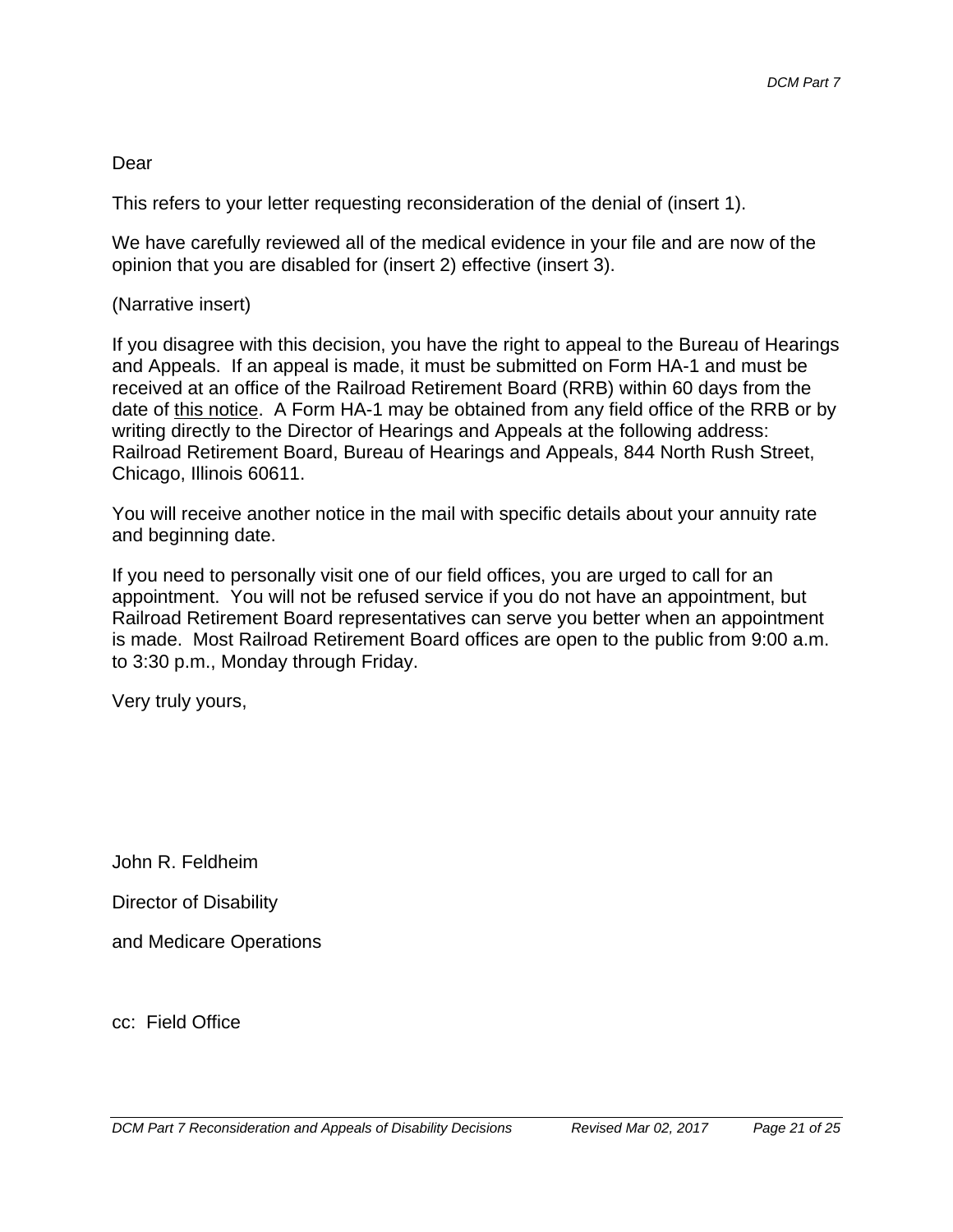### **G-835 Items To Complete**

A-4 Recon . . . Allowance (Partially Favorable)

Check RECON box at top.

Check ALLOWANCE (Partially Favorable) box in RECON section.

Enter the appropriate field office below FIELD OFFICE.

Enter the name/address of any other party that will be sent a copy of this letter next to OTHER.

Enter employee's name next to EE NAME.

Enter the addressee's name to ADDRESSEE NAME if other than the employee.\*

Enter the address in the lines below ADDRESS.

Enter claim number next to RRB CLAIM NO.

Enter the salutation next to DEAR.

INSERT 1 - Enter the type of annuity claimant qualifies for, e.g., an occupational disability annuity, a total and permanent disability annuity, etc. . .

INSERT 2 - Enter either "your regular railroad occupation" or "all regular work."

INSERT 3 - Enter the effective date (other than annuitant's alleged onset date).

Check the box next to NARRATIVE INSERT ON REVERSE and write your personalized rationale advising why a partially favorable decision was made regarding the effective date on the reverse side of the worksheet.

Enter your name under DPS-EXAMINER NAME on the reverse side.

Enter the date under DATE on the reverse side.

\* This letter can only be addressed directly to the claimant and cannot be addressed to a representative of the claimant. However, a carbon copy could be sent to the representative, if appropriate.

**Appendix 5 - RECON - No Change In Initial Decision Based On New Evidence -** 

#### **Sample Letter**

In reply refer to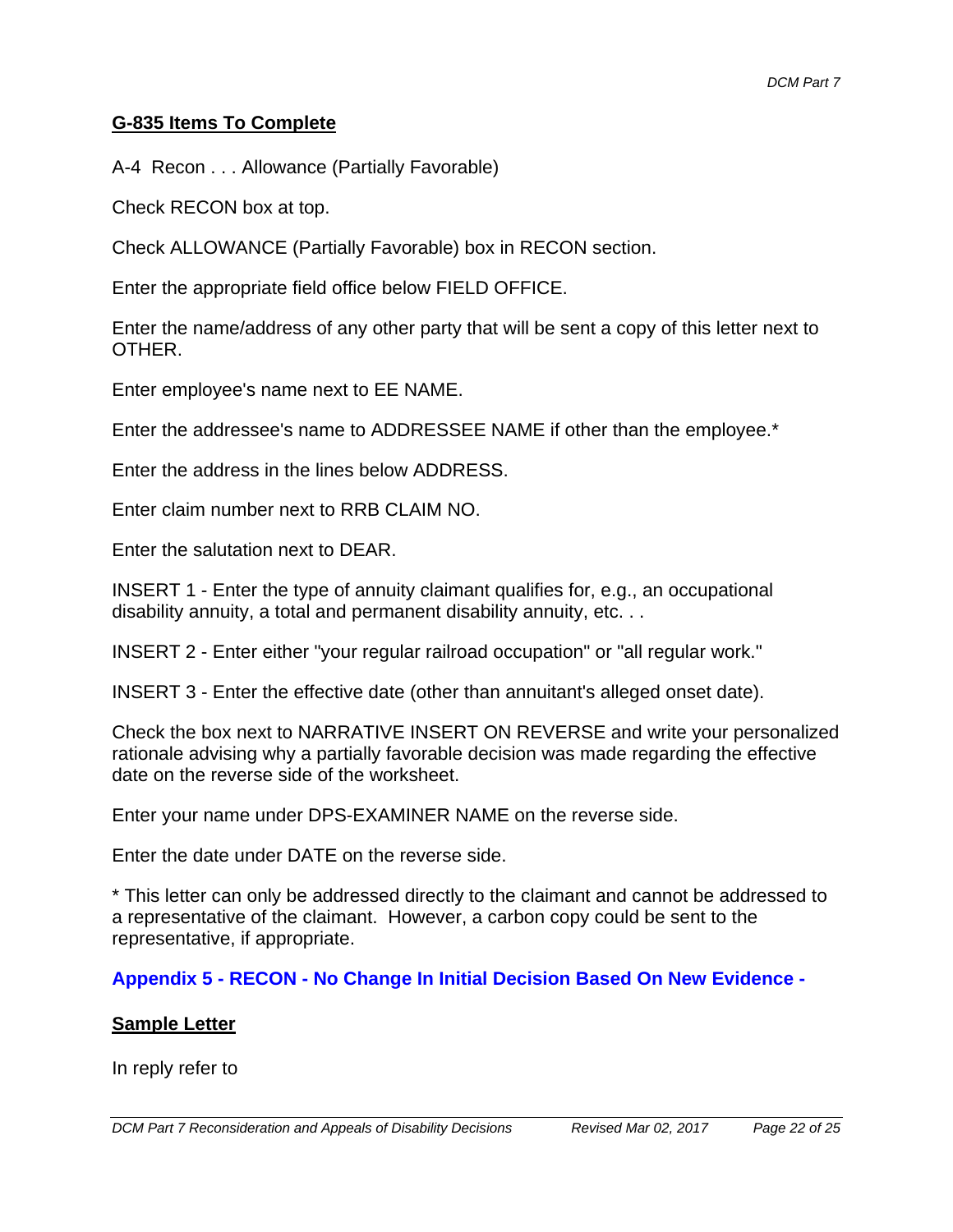R.R.B. No.

(EE's Name)

Dear :

This refers to your letter requesting reconsideration of your annuity beginning date of (insert 1) and/or your disability freeze onset date of (insert 2).

We have carefully reviewed all of the medical evidence in your file and are still of the opinion that you are disabled for (insert 3) and/or disability freeze as of (insert 4).

(Narrative insert)

If you disagree with this decision, you have the right to appeal to the Bureau of Hearings and Appeals. If an appeal is made, it must be submitted on Form HA-1 and must be received at an office of the Railroad Retirement Board (RRB) within 60 days from the date of this notice. A Form HA-1 may be obtained from any field office of the RRB or by writing directly to the Director of Hearings and Appeals at the following address: Railroad Retirement Board, Bureau of Hearings and Appeals, 844 North Rush Street, Chicago, Illinois 60611.

If you need to personally visit one of our field offices, you are urged to call for an appointment. You will not be refused service if you do not have an appointment, but Railroad Retirement Board representatives can serve you better when an appointment is made. Most Railroad Retirement Board offices are open to the public from 9:00 a.m. to 3:30 p.m., Monday through Friday.

Very truly yours,

John R. Feldheim

Director of Disability

and Medicare Operations

cc: Field Office